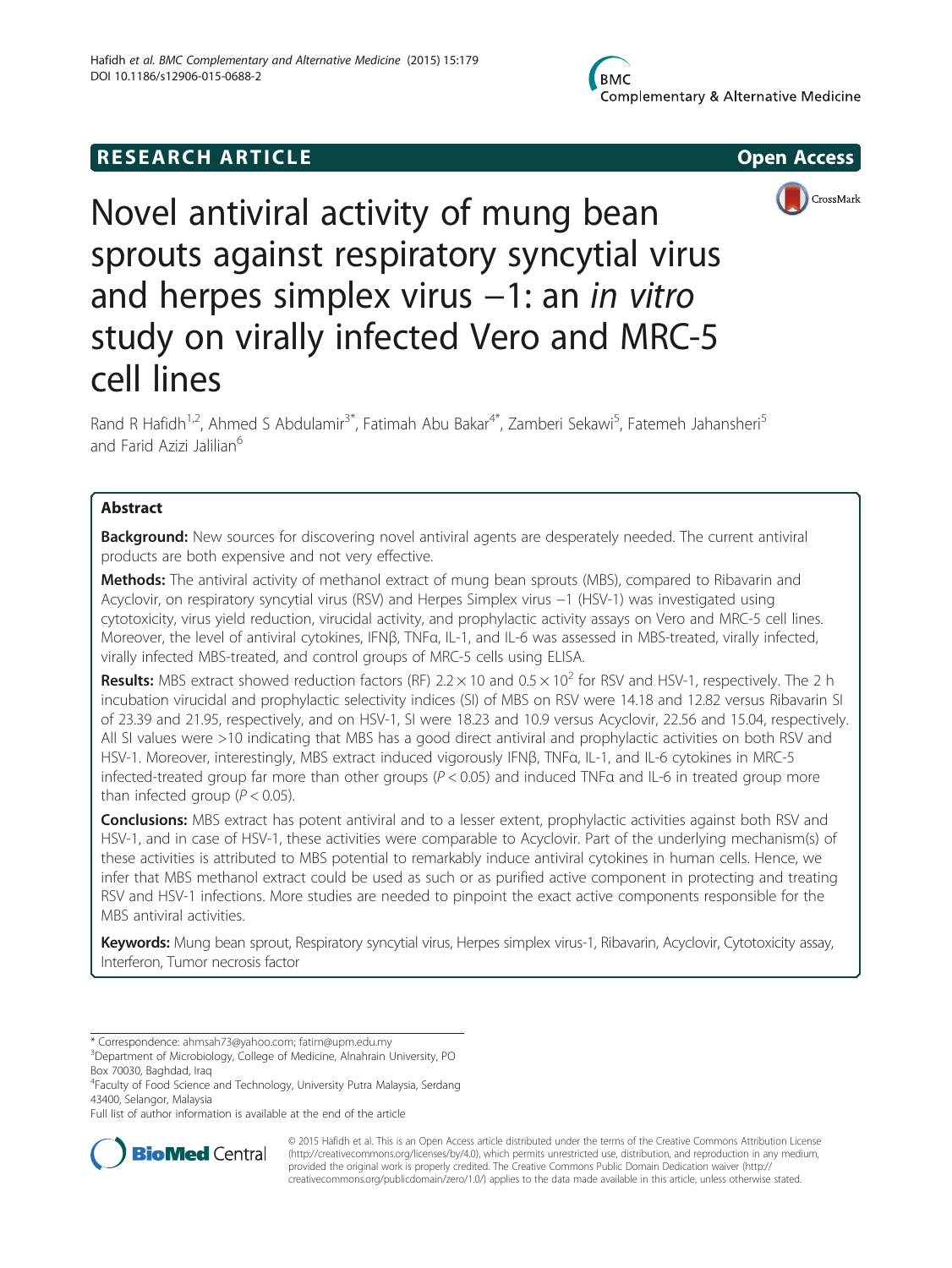## Background

During the past decade, many potent agents have become available against viral infections; however, the increasing clinical use or the abuse of these agents has been associated with the emergence of dangerous drugresistant viral strains. In addition, the dose-limiting toxic effects of the known antiviral agents have been observed among patients especially immunocompromised individuals [[1](#page-13-0)–[3\]](#page-13-0).

Plant bioactive molecules which occur in plants as secondary metabolites have significant defense mechanisms against predation, herbivores, fungal attack, microbial invasion, and viral infections [\[4](#page-13-0)]. Therefore, during the recent decade, extracts of plants as phytochemicals, such as phenolic compounds derived from the secondary plant metabolism, are getting more important as potential sources for viral inhibitors. Many studies showed a great range of pharmacological effects of these substances, including vasodilatation, antiallergenic, anti-inflammatory and antiviral properties [[5\]](#page-13-0). More to the point, the relative success of various species of medicinal plant extracts with antiviral properties has raised optimism about the future of phyto-antiviral agents [[6](#page-13-0)].

The discovery of safe and effective antiviral agents from plant extracts may secure humanity from the drug resistant viruses. Therefore, in order to discover new sources of safe antiviral therapies, the objectives of the current study are to investigate whether there is any antiviral activity of mung bean sprout (Vigna radiata L.), or (MBS), methanol crude extract and to assess part of the underlying mechanism of action of the antiviral activity, if any, of this methanol crude extract. Discovering effective antiviral plant extract is important in breaking the long-lasting shortage of antiviral drugs in industry and to boost the safety use of antiviral agents. MBS antiviral activity can be used in the form of extract or by isolating the responsible active component(s).

## Results

To investigate the in vitro antiviral properties of MBS extract, four approaches were performed. These methods included end point titration technique (EPTT), plaque assay, cytopathic reduction assay, and microculture tetrazolium assay (MTT).

## Estimating the antiviral activity by virus yield reduction assay

It has been shown that the virus yield reduction assay is a powerful technique for evaluating the efficacy of potential antiviral compounds [\[7](#page-13-0)]. In order to assess the antiviral activity, the maximum nontoxic dose of MBS extract, *i.e.*, IC50 was applied to virus host cells after infection with certain virus in an attempt to measure the reduction of virus titer. The reductions of virus titers (RSV and HSV-1) were determined in term of virus titer log after treatment in addition to the reduction factor (RF), i.e. the ratio of the virus titer in the absence of the extract over virus titer in the presence of the extract [[8](#page-13-0)].

In this study, MBS extract showed moderate antiviral activity on HSV-1 titration in which HSV-1 titer was reduced by two log (Table 1). On the other hand, MBS extract showed slight antiviral activity against RSV as RSV virus titer was reduced by one log (Table 1). MBS extract showed RF values of  $\geq 10$  indicating a pronounced antiviral activities.

## The virucidal, or Direct Virus Inactivation (DVI) and the prophylactic, or Inhibition of Virus Replication (IVR) by MBS extract

The neutralization and the inhibitory effects of MBS extract on virus replication (RSV and HSV-1) were studied. The study included incubation of the extract with virus specific cells (Vero and MRC-5) or with the virus itself. The results were obtained by microscopic examination for virus-induced CPE and the measurement of optical density by the MTT assay. The results of cytopathic reduction assay were expressed as mean of three independent experiments with five extract concentrations. As demonstrated in (Table [2](#page-2-0)), only the first concentration (220.96 mg/ml) of MBS extract inhibited the RSV-induced CPE completely at different incubation times while 25 % CPE started to develop at the concentration of 110.48 mg/ml when the virus was mixed with MBS extract and was then applied directly to Vero cells (zero hour time of incubation). The reduction of 50 % RSV-CPE was observed when the virus was incubated for zero hour with 55.24 mg/ml of MBS and for 1 h and 2 h with 27.62 mg/ml of MBS extract. On the other hand, when the extract was incubated for 30 min and 1 h with cells before virus infection 55.24 mg/ml of MBS extract produced 25 % of RSV-CPE

Table 1 The reduction in the RSV and HSV-1 titers after MBS extract treatment. The virus titer was obtained by EPTT to determine the virus titer in (TCID50/ml)

| Virus      | Virus titer before treatment | Virus titer after treatment | dVirus titer reduction® | <sup>b</sup> Reduction factor |
|------------|------------------------------|-----------------------------|-------------------------|-------------------------------|
| <b>RSV</b> | $3.16 \times 10^{-3}$        | $1.422 \times 10^{-2}$      | loa                     | $2.22 \times 10^{-7}$         |
| $HSV-1$    | $5.01 \times 10^{-3}$        | $8.97 \times 10^{-1}$       | $2$ log                 | $0.55 \times 10^{2}$          |

Note: <sup>a</sup>Virus titer reduction: the extract is considered active if the virus titer was reduced by 2 log. <sup>b</sup>Reduction factor (RF): virus titer in the absence of drug over virus titer in the presence of drug. RF  $\geq$  10<sup>3</sup> strong antiviral activity, RF = 10<sup>2</sup> moderate antiviral activity and RF =10<sup>1</sup> slight antiviral activity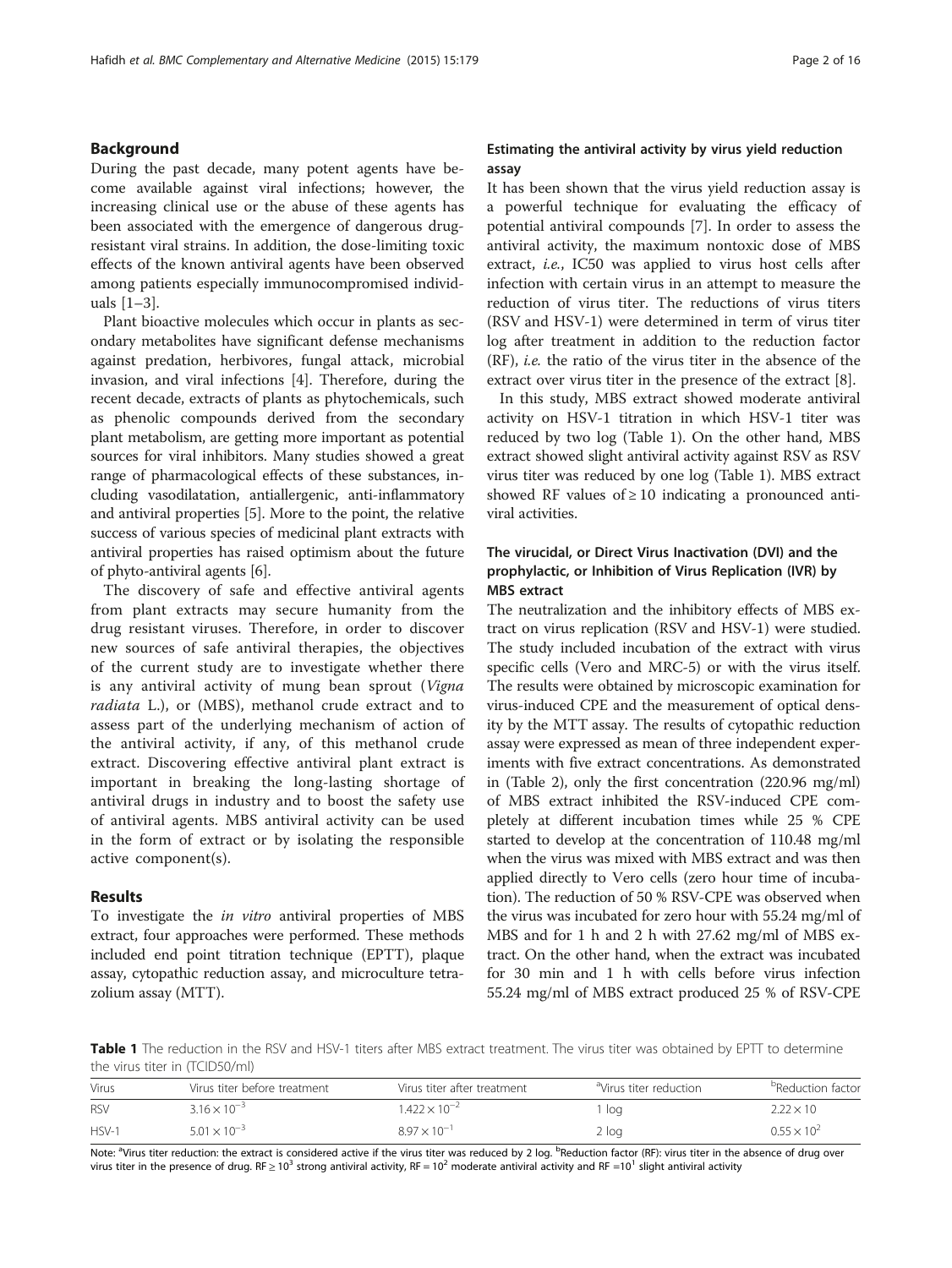<span id="page-2-0"></span>Table 2 RSV-induced CPE (%) after incubating the MBS extract with the virus and with Vero cell line

|                       |                |       |       | Protocols Time <sup>a</sup> Conc.1 Conc.2 Conc.3 Conc.4 |                        | Conc.5  |
|-----------------------|----------------|-------|-------|---------------------------------------------------------|------------------------|---------|
| <b>NO<sub>q</sub></b> | 0 <sub>h</sub> | $0\%$ |       | 0-25 % 25-50 % 50 %                                     |                        | 75 %    |
|                       | 1 h            | $0\%$ | $0\%$ | $0-25\%$ 50 %                                           |                        | 50-75 % |
|                       | 2 <sub>h</sub> | $0\%$ | $0\%$ | $0\%$                                                   | 50 %                   | 75 %    |
| $c$ <sub>IVR</sub>    | 30 min 0 %     |       | $0\%$ | 25-50 % 50 %                                            |                        | 50-75 % |
|                       | 1 h            | 0 %   | $0\%$ |                                                         | 0-25 % 25-50 % 50-75 % |         |
|                       |                |       |       |                                                         |                        |         |

Note: <sup>a</sup>Conc.: extract concentration (220.96, 110.48, 55.24, 27.62, and 13.81 mg/ml).<br><sup>b</sup>DVL: the direct virus inactivation <sup>c</sup>WP: the inhibition in virus infection after DVI: the direct virus inactivation. <sup>c</sup>IVR: the inhibition in virus infection after specific cell treatment

in Vero cells whereas, 50 % CPE in Vero cells was observed after 30 min and 1 h with concentration 27.62 mg/ml of MBS extract (Table 2). The Lowest concentration of MBS extract enough to inhibit HSV-1 CPE completely after (zero, 1, and 2 h) of incubation with the virus before adding to MRC-5 cells was 136.58 mg/ml. In comparison to the direct effect of MBS extract on RSV, 25 % of HSV-1 CPE was observed with only 68.29 mg/ml of the extract when mixed together with the virus and applied directly to MRC-5 while MBS extract at concentrations 17.07 and 8.53 mg/ ml were capable to inhibit 50 % CPE after 1 and 2 h of incubation with the virus. The indirect effect of MBS extract, which was estimated by incubating the extract with MRC-5 cells, was clearly different from the same effect on Vero cells. Here, the extract needed only the concentration of (17.07 mg/ml) to reduce the CPE to 50 % after 30 min and 1 h of incubation with the cells (Table 3).

MBS extract at concentration of 220.96 mg/ml caused 50 % cytotoxicity (CC50) on Vero cells (specific cells for RSV) while only 136.58 mg/ml was enough to cause the 50 % death (CC50) in MRC-5 cell line (specific cells for HSV-1). The significant direct antiviral activity of MBS extract on RSV was observed when the extract incubated with the virus for 1 h then applied to Vero cells  $(IC50 =$ 15.62 mg/ml) in comparison to zero hour and 2 h of incubation which were found to be less active  $(P < 0.05)$ . These significant findings were supported by the results of the SI, 14.18, for 1 h incubation time which was significantly higher than that of zero hour, 8.35, and 2 h, 8.28  $(P < 0.05)$ . These results supported our findings

Table 3 HSV-1 induced CPE (%) after incubating the MBS extract with the virus and with MRC-5 cell line

| Protocols          | Time           |       |       | <sup>a</sup> Conc.1 Conc.2 Conc.3 Conc.4 |             | Conc.5          |
|--------------------|----------------|-------|-------|------------------------------------------|-------------|-----------------|
| <b>NG</b>          | 0 <sub>h</sub> | $0\%$ |       | $0-25\%$ 25-50 % 50-75 %                 |             | 100 %           |
|                    | 1 h            | $0\%$ | $0\%$ | 0-25 %                                   |             | 25-50 % 50-75 % |
|                    | 2 h            | $0\%$ | 0%    | $0\%$                                    | $0 - 25 \%$ | -50 %           |
| $c$ <sub>IVR</sub> | 30 min 0 %     |       | $0\%$ | 25-50 % 50 %                             |             | $\geq 75$ %     |
|                    | 1 h            | $0\%$ | $0\%$ | 0-25 %                                   |             | 25-50 % 50-75 % |
|                    |                |       |       |                                          |             |                 |

Note: <sup>a</sup>Conc.: extract concentration (136.58, 68.29, 34.14, 17.07, and 8.53 mg/ml).<br><sup>b</sup>OVI: the direct virus inactivation <sup>s</sup>WP: the inhibition in virus infection after DVI: the direct virus inactivation. <sup>c</sup>IVR: the inhibition in virus infection after specific cell treatment

regarding the efficacy of 1 h incubation of virus with MBS. Regarding the incubation of MBS extract with Vero cells before the infection with RSV, the incubation time of one hour was also the proper time to inhibit 50 % of RSV-induced CPE (IC50 =  $17.23$  mg/ml) which gave SI of 12.82 when compared with 30 min of incubation. Therefore, 1 h time of incubation was found to be the proper time for both direct virucidal effect of MBS and indirect inhibition of virus replication by treating Vero cells with MBS. This incubation time was used to investigate the antiviral effect of the standard drug (Ribavirin) and compare it with MBS extract activity (Tables 4, [5](#page-3-0) and [6\)](#page-3-0). On the other hand, when incubating HSV-1 with MBS extract, it needed 2 h to inhibit 50 % of its CPE on MRC-5 cells  $(IC50 = 7.62$  mg/ml) which was higher than that of zero or 1 h incubation times  $(P < 0.05)$ . The SI, 18.23 for 2 h reflected the same result when compared to the SI of zero hour and 1 h, 5.69 and 9.91, respectively  $(P < 0.05)$ . Two hours incubation was used to estimate the antiviral activity of the standard drug (Acyclovir) in order to be compared with that of MBS extract. MBS extract needed 1 h incubation time to induce its prophylactic effect against HSV-1 when incubated with MRC-5. It needed 1 h to give IC50 of 12.72 mg/ml and resulted in SI of 10.9. This effective time of incubation, i.e., 1 h to provide the prophylactic effect of MBS extract was used to evaluate the same activity for Acyclovir. These results reflected the fact that the direct effect of MBS extract needed more time (about 2 h) to create effective SI against HSV-1 while it needed only 1 h to generate such effective SI against RSV (Tables [7, 8](#page-4-0) and [9](#page-5-0)).

## Comparison between the virucidal and the prophylactic properties of MBS extract to RSV, and between that of MBS extract and Ribavirin

The proper incubation time of each protocol for MBS extract is compared together to find the best antiviral activity. MBS extract was effective as both prophylactic

Table 4 The antiviral activity of MBS extract on RSV by the direct virucidal effect and the prophylactic effect on Vero cell line

| ---                |                  |                         |                         |                  |
|--------------------|------------------|-------------------------|-------------------------|------------------|
| Protocol           | Time             | <sup>a</sup> CC50 mg/ml | <sup>b</sup> IC50 mg/ml | $c_{\zeta}$      |
| <sup>d</sup> DVI   | 0 <sub>h</sub>   | $220.96 + 60.56$        | $76.98 + 7.87$          | $8.35 \pm 0.79$  |
|                    | 1 h              | $220.96 \pm 60.56$      | $15.62 + 0.61$          | $14.18 \pm 0.54$ |
|                    | 2 <sub>h</sub>   | $220.96 + 60.56$        | $26.72 + 0.95$          | $8.28 + 0.29$    |
| Ribavirin          | 1 h              | $1.4 + 0.088$           | $0.06 + 0.005$          | $23.39 \pm 2.44$ |
| $e$ <sub>IVR</sub> | $30 \text{ min}$ | $220.96 + 60.56$        | $18.92 + 0.47$          | $11.69 + 0.28$   |
|                    | 1 h              | $220.96 + 60.56$        | $17.23 + 0.3$           | $12.82 + 0.23$   |
| Ribavirin          | 1 h              | $2.28 + 0.057$          | $0.087 + 0.005$         | $21.95 + 2.12$   |

Note: <sup>a</sup>cytotoxic concentration 50, <sup>b</sup> Inhibitory concentration 50, <sup>c</sup> selective index <sup>d</sup>DVI: the direct virus inactivation. <sup>e</sup>IVR: the inhibition in virus infection after specific cell treatment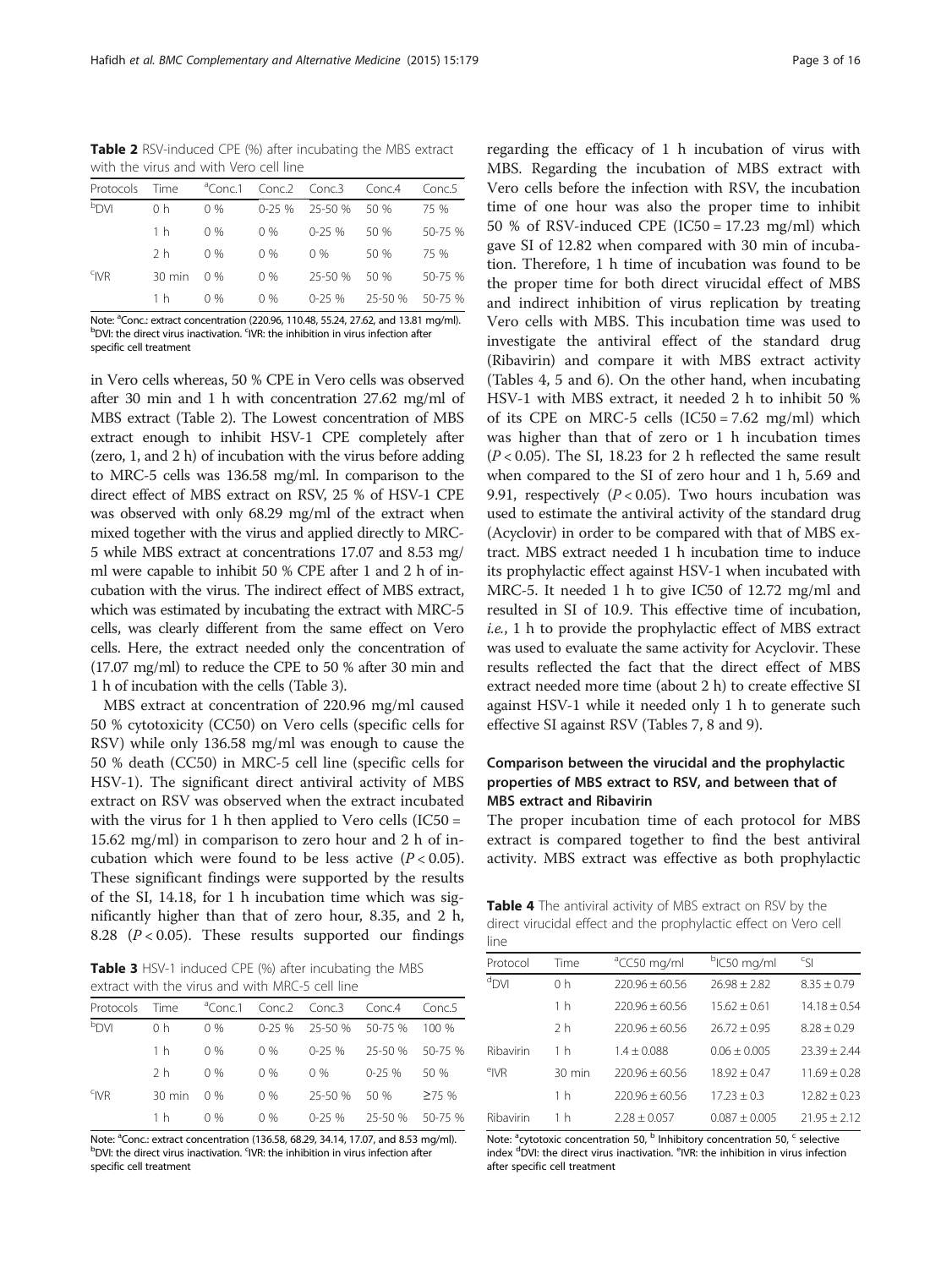| protocor (D vi aria ivit) |               |                                      |           |                 |  |
|---------------------------|---------------|--------------------------------------|-----------|-----------------|--|
| Protocol                  | Time vs Time  | $IC50$ vs $IC50$                     | $P$ value |                 |  |
| <sup>a</sup> DVI          | 0 h vs 1 h    | $26.98 \pm 2.82$ vs $15.62 \pm 0.61$ | 0.008     | Significant     |  |
|                           | $0h$ vs $2h$  | $26.98 \pm 2.82$ vs $26.72 \pm 0.95$ | 0.46      | Non-Significant |  |
|                           | $1h$ vs $2h$  | $15.62 \pm 0.61$ vs $26.72 \pm 0.95$ | 0.0003    | Significant     |  |
| <sup>b</sup> IVR          | 30 min vs 1 h | $18.92 \pm 0.47$ vs $17.23 \pm 0.3$  | 0.02      | Significant     |  |

<span id="page-3-0"></span>Table 5 The differences in 50 % inhibitory concentration (IC50) of MBS extract on RSV between the different times in the same protocol (DVI and IVR)

Note: <sup>a</sup>DVI: the direct virus inactivation. <sup>b</sup>IVR: the inhibition in virus infection after specific cell treatment

and virucidal agent; however, it was a bit better as a virucidal agent on RSV with  $(IC50 = 15.62 \text{ mg/ml})$  than as prophylactic agent. This was shown by SI values which were 14.18 and 12.82 for virucidal and prophylactic activities, respectively (Tables [10](#page-5-0) and [11\)](#page-6-0).

Comparing with the anti-RSV activity of Ribavirin, there were significant differences in the prophylactic and virucidal effects of MBS extract and Ribavirin  $(P < 0.05)$  at the same time of incubation. The results revealed that the SI of MBS extract as prophylactic agent  $(SI = 12.82)$  was less than that of Ribavirin  $(SI = 12.82)$ 21.95). Furthermore, the level of MBS extract as a virucidal agent  $(SI = 14.18)$  was lower than that of Ribavirin (SI = 23.39), (Table [11\)](#page-6-0).

## Comparison between the virucidal and the prophylactic properties of MBS extract to HSV-1, and between that of MBS extract and Acyclovir

By using the best incubation time that generated a significant antiviral activity against HSV-1, the prophylactic and virucidal effects of MBS extract were compared together. At time of incubation (2 h), MBS extract was effective as virucidal and prophylactic agent but it was most prominent as a virucidal agent against HSV-1 using 7.62 mg/ml MBS extract (Table [12\)](#page-6-0). As shown in (Table [12\)](#page-6-0), there were significant differences  $(P < 0.05)$ when comparing the SI values between different protocols for MBS extract. In other words, the SI value, 18.23, of the virucidal activity of MBS extract was significantly higher than that of the prophylactic action.

In addition, MBS extract did not show any significant difference when its prophylactic and virucidal activities were compared with that of Acyclovir  $(P > 0.05)$ , (Table [13](#page-7-0)).

## The antiviral cytokines produced by the treated-viral infected cells

The extracellular concentration of a group of cytokines implicated in the antiviral response was monitored in the supernatant of MRC-5 cells. The cells were categorized into four groups. The first group was MRC-5 cells cultured without exposure to either extract or viral infection by HSV-1. The second group was MRC-5 cells treated for one hour with IC50 of IVR protocol of MBS extract alone. The third group was MRC-5 cells infected with HSV-1. The fourth group was MRC-5 cells pretreated with IC50 of IVR protocol of MBS extract and cells were then infected with HSV-1. Both the group of MBS treated cells and the group of infected cells showed higher synthesis of all tested cytokines, IFNβ, IL-1, IL-6, and TNFα than in control cells (MBS treated cells:  $P = 0.005, 0.011, <0.001, <0.001$ ; infected cells:  $P = 0.009, 0.006, 0.041, 0.01$ , respectively). Moreover, the level of IFNβ and IL-1 was not significantly different between MBS treated cells and infected cells  $(P = 0.75, 0.31, respectively)$  while the level of IL-6 and TNFα was higher in MBS treated cells than in infected cells  $(P = 0.009, 0.025,$  respectively). These results indicated that MBS extract can induce the synthesis of IL-6 and TNFα more strongly than the synthesis of IFNβ and IL-1 ( $P < 0.05$ ), (Table [14](#page-7-0) and Fig. [1\)](#page-8-0). Above all, MBS extract induced synthesis of all tested cytokines in MRC-5 cells infected with HSV-1 far higher than all other groups  $(P < 0.001)$ , (Table [14](#page-7-0) and Fig. [1](#page-8-0)). Moreover, MBS extract showed a powerful prophylactic effect for MRC-5 cells against viral infection by charging the MBS treated cells to be ready and highly responsive against any viral infection.

Table 6 The differences in selectivity index (SI) of MBS extract on RSV between the different times in the same protocol (DVI and IVR)

| Protocol         | Time vs Time  | SL vs SL                             | $P$ value |                 |
|------------------|---------------|--------------------------------------|-----------|-----------------|
| <sup>a</sup> DVI | 0 h vs 1 h    | $8.35 \pm 0.79$ vs $14.18 \pm 0.54$  | 0.001     | Significant     |
|                  | 0 h vs 2 h    | $8.35 \pm 0.79$ vs $8.28 \pm 0.29$   | 0.47      | Non-Significant |
|                  | 1 h vs 2 h    | $14.18 \pm 0.54$ vs $8.28 \pm 0.29$  | 0.0003    | Significant     |
| b <sub>IVR</sub> | 30 min vs 1 h | $11.69 \pm 0.28$ vs $12.82 \pm 0.23$ | 0.018     | Significant     |

Note: <sup>a</sup>DVI: the direct virus inactivation. <sup>b</sup>IVR: the inhibition in virus infection after specific cell treatment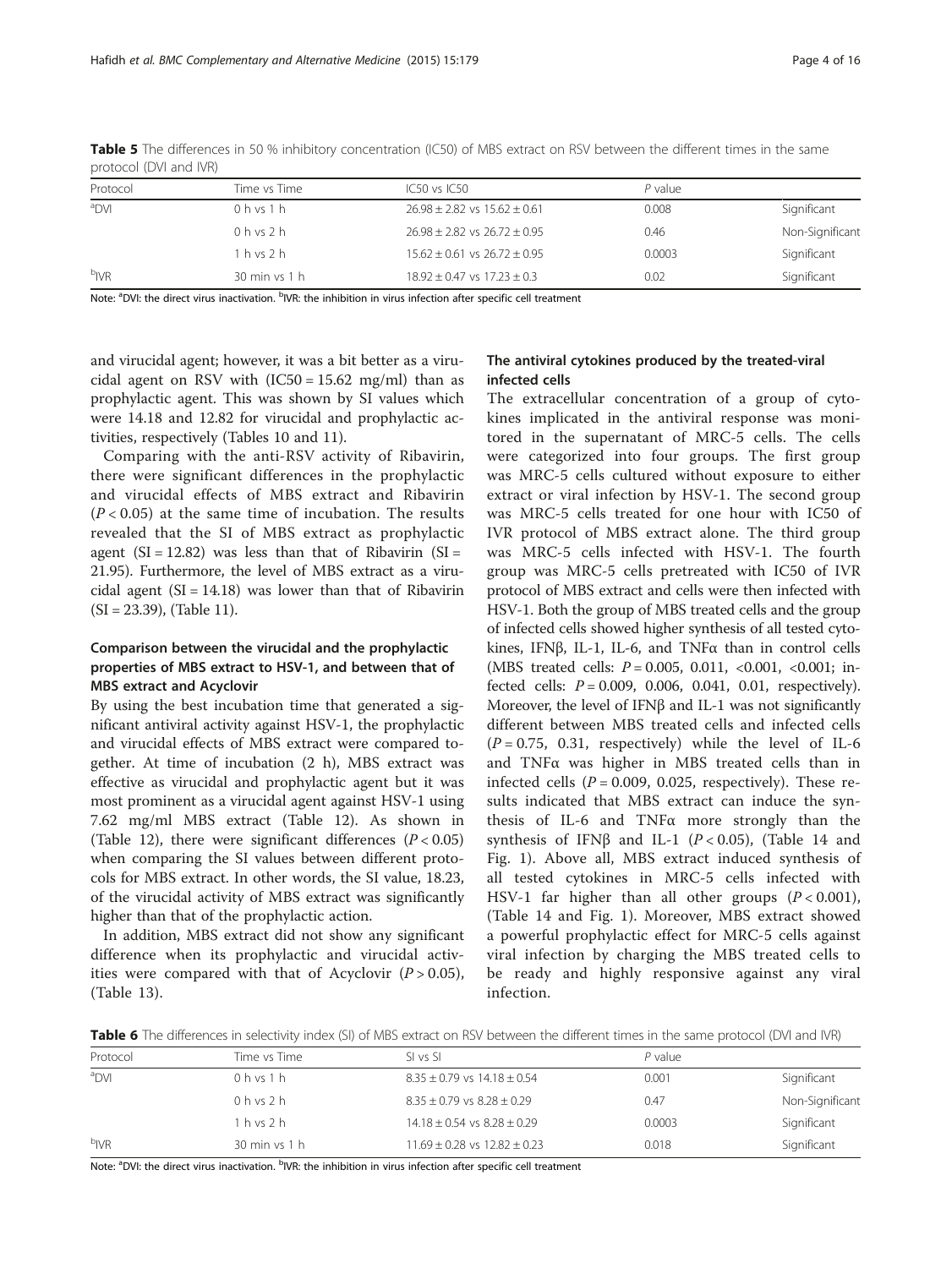<span id="page-4-0"></span>Table 7 The antiviral activity of MBS extract on HSV-1 by the direct virucidal effect and the prophylactic effect on MRC-5 cell line

| Protocol           | Time             | <sup>a</sup> CC50 mg/ml | <sup>b</sup> IC50 mg/ml | $c_{\zeta}$      |
|--------------------|------------------|-------------------------|-------------------------|------------------|
| $d$ DVI            | 0 <sub>h</sub>   | $136.58 + 55.08$        | $74.17 + 1.43$          | $5.69 \pm 0.35$  |
|                    | 1 <sub>h</sub>   | $136.58 \pm 55.08$      | $13.8 \pm 0.44$         | $9.91 \pm 0.31$  |
|                    | 2 <sub>h</sub>   | $136.58 + 55.08$        | $7.62 + 0.71$           | $18.23 \pm 1.69$ |
| Acyclovir          | 2 <sub>h</sub>   | $0.35 + 0.005$          | $0.014 + 0.0005$        | $22.56 + 1.11$   |
| $e$ <sub>IVR</sub> | $30 \text{ min}$ | $136.58 + 55.08$        | $15.53 + 0.74$          | $8.83 + 0.42$    |
|                    | 1 <sub>h</sub>   | $136.58 \pm 55.08$      | $12.72 + 1.12$          | $10.9 \pm 0.96$  |
| Acyclovir          | 1 h              | $0.37 \pm 0.005$        | $0.02 \pm 0.003$        | $15.04 + 1.9$    |
|                    |                  |                         |                         |                  |

Note: a cytotoxic concentration 50, b Inhibitory concentration 50, c selective index <sup>d</sup>DVI: the direct virus inactivation. <sup>e</sup>IVR: the inhibition in virus infection after specific cell treatment

## **Discussion**

Flavonoids, the most common polyphenols found in plants, have been associated with biological effects such as antibacterial, antiviral, anti-inflammatory, antiplatelet, antioxidant, free radical scavenging, and vasodilatory effects [\[9, 10](#page-13-0)]. MBS is known to have high antioxidant activity which may be correlated with an effective antiviral activity.

To establish the efficacy of the antiviral activity of MBS extract, virus yield reduction assay was performed in which plant extract was added to host cells (Vero and MRC-5) after infection with RSV and HSV-1, respectively. The maximum non-cytotoxic concentration of MBS extract was able to reduce HSV-1 by 2 log (RF =  $0.55 \times 10^2$ ) and RSV only by 1 log ( $RF = 2.22 \times 10$ ) to give a moderate and slight antiviral activity against HSV-1 and RSV, respectively. These results reflected the efficacy of the solvent, *i.e.*, methanol, in extracting the antiviral components from MBS. Moreover, the synergistic effect of these extracted polyphenols may play a critical role in this activity. It was reported that methanol is the best solvent for the consistent extraction of antimicrobial substances from medicinal plants compared to other solvents such as water, ethanol, or hexane [\[11\]](#page-13-0). The benefit of crude extract over the fractionated extract is that the crude one is composed of a large mixture of polyphenols that could interplay effectively giving rise to novel and antiviral activities. It was stated that different polyphenolic components of a

plant extract may influence different steps of antimicrobial activity in a synergistic manner [\[12](#page-13-0)].

MBS extract reduced virus titer in one to two logs. Plant extracts are considered active if the virus titer was reduced by one log and highly active by two logs after treatment [\[7, 13](#page-13-0)]. Furthermore, any extract with RF value of  $\geq 10$  should be considered highly valuable and selected to determine the mode of its antiviral action [[14\]](#page-13-0). For these reasons, MBS extract was further analyzed to investigate its antiviral activities as well as their modes of action to reduce RSV and HSV-1 titer.

The results showed that the antiviral activity of MBS extract is dose-dependent. Concentrations of extract close to the CC50 caused 100 % inhibition of CPE. However, much lower concentrations succeeded in reducing virus CPE in large extent giving clue on the potent antiviral activity in MBS extract. MBS extract at concentration of 220.96 mg/ml caused death to 50 % of Vero cells and at 136.58 mg/ml caused death in 50 % of MRC-5 cells. Therefore, CC50 values of MBS extract on both Vero and MRC-5 cells are considered too high when compared to the concentrations yielded 50 % antiviral activity, IC50, which ranged from 7.62 to 15.62. These figures of IC50 indicated high selectivity in the extract activity. To elucidate this aspect, it was necessary to calculate the selectivity index, i.e., the therapeutic index. It is generally considered that biological efficacy is not due to *in vitro* cytotoxicity when  $SI \ge 10$  [\[15,](#page-13-0) [16\]](#page-14-0).

The results of MBS extract cytotoxicity on the virus host cells (Vero and MRC-5 cells) were in correlation with the effective concentration which was needed to inhibit virus-induced CPE. The study's results found that MBS extract was needed in lower concentrations to inhibit HSV-1 induced CPE than that needed to inhibit RSV-induced CPE. This depended on the CC50 values of MBS extract on MRC-5 and Vero cells. The results disclosed the fact that MBS extract was more cytotoxic to MRC-5 cells  $(CC50 = 136.58$  mg/ml) than to Vero cells (CC50 = 220.96 mg/ml). In other words, Vero cells can tolerate higher MBS extract concentrations than can MRC-5 cells. Fortunately, the high cytotoxicity of MBS extract against MRC-5 was accompanied with high antiviral activity against HSV-1 leading to attain low working antiviral concentrations much lower than the

Table 8 The differences in the 50 % inhibitory concentration (IC50) of MBS extract on HSV-1 between the different times in the same protocol (DVI and IVR)

| Protocol         | Time vs Time            | IC50 vs IC50                         | $P$ value |                 |
|------------------|-------------------------|--------------------------------------|-----------|-----------------|
| <sup>a</sup> DVI | 0 h vs 1 h              | $24.17 \pm 1.43$ vs $13.8 \pm 0.44$  | 0.001     | Significant     |
|                  | 0 h vs 2 h              | $24.17 \pm 1.43$ vs $7.62 \pm 0.71$  | 0.0002    | Significant     |
|                  | $1h$ vs $2h$            | $13.8 \pm 0.44$ vs $7.62 \pm 0.71$   | 0.0009    | Significant     |
| b <sub>IVR</sub> | $30 \text{ min}$ vs 1 h | $15.53 \pm 0.74$ vs $12.72 \pm 1.12$ | 0.05      | Non-Significant |

Note: <sup>a</sup>DVI: the direct virus inactivation. <sup>b</sup>IVR: the inhibition in virus infection after specific cell treatment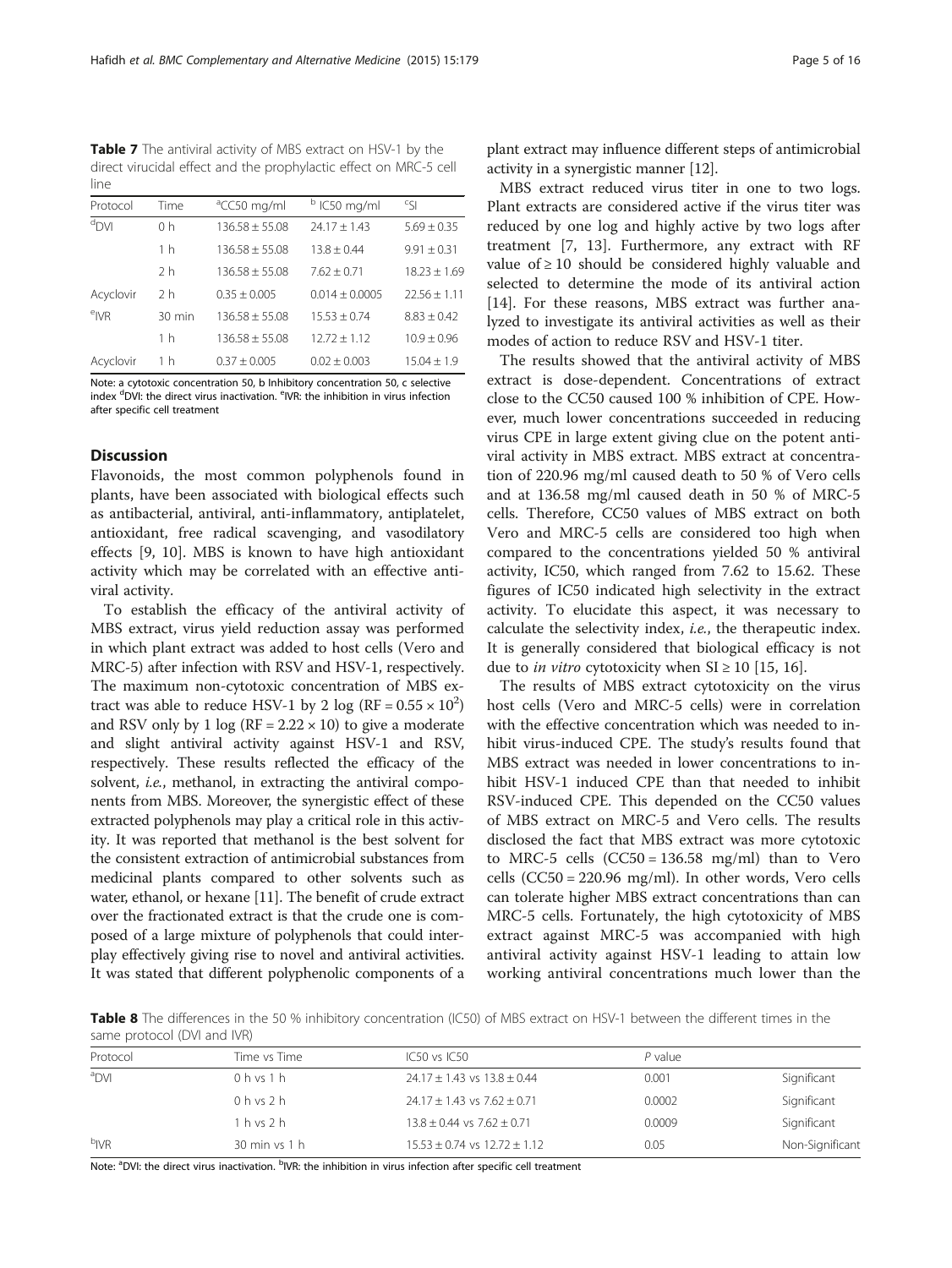| Protocol         | Time vs Time I          | SL vs SL                            | $P$ value |                 |
|------------------|-------------------------|-------------------------------------|-----------|-----------------|
| <sup>a</sup> DVI | $0 h$ vs $1 h$          | $5.69 \pm 0.35$ vs $9.91 \pm 0.31$  | 0.0004    | Significant     |
|                  | $0$ h vs $2$ h          | $5.69 \pm 0.35$ vs $18.23 \pm 1.69$ | 0.0009    | Significant     |
|                  | 1 h vs 2 h              | $9.91 \pm 0.31$ vs $18.23 \pm 1.69$ | 0.004     | Significant     |
| b <sub>IVR</sub> | $30 \text{ min}$ vs 1 h | $8.83 \pm 0.42$ vs $10.9 \pm 0.96$  | 0.06      | Non-Significant |

<span id="page-5-0"></span>Table 9 The differences in selectivity index (SI) of MBS extract on HSV-1 between the different times in the same protocol (DVI and IVR)

Note: <sup>a</sup>DVI: the direct virus inactivation. <sup>b</sup>IVR: the inhibition in virus infection after specific cell treatment

cytotoxic concentrations for the host cells. The maximum non-cytotoxic concentrations (CC50) of MBS extract for both Vero and MRC-5 cells showed significant reduction of RSV- and HSV-1- induced CPE by 100 %. This can be attributed to the cytotoxicity of the extract used for the host cells; however, the lower 2-fold concentration of the MBS extract showed the same 100 % inhibition of viral CPE for treatments 1 h and 2 h. This indicated a specific antiviral activity rather than viral reduction due to cytotoxicity of host cells.

The IVR treatments by MBS extract showed optimal time of 1 h rather than 30 min for both Vero and MRC-5 cells while in DVI treatments, 1 h and 2 h were optimal for RSV and HSV-1, respectively. Accordingly, 2 h were enough for HSV-1 while just 1 h was enough for RSV. This provided evidence that HSV-1 needs longer exposures than RSV with antiviral agents to respond efficiently.

The SI of MBS extract after 1 h of incubation was quite high (14.18), pointing out to a high selectivity in the extract action. Accordingly, 1 h of RSV treatment with MBS extract was the proper time to inhibit virusinduced CPE by 50 % with much lower cytotoxicity on the host cells (Vero cells) and significant selectivity on the virus. In addition, the SI of MBS extract treatment for Vero cells before being infected with RSV, namely, IVR protocol, was (12.82), which indicated also a high selectivity in the extract action over the cytotoxicity to Vero cells. The activity of MBS extract on RSV in this study may agree with a previous study which found that the methanol crude extract of some plants is highly effective to inhibit RSV and can be considered the best choice in searching for novel antiviral agents for RSV [[17](#page-14-0)].

The selectivity, SI, of 2 h treatment of MBS extract for HSV-1 was very high (18.23) while SI for 1 h treatment, via IVR, of MBS extract to the host cells (MRC-5 cells) before being infected with HSV-1 was just acceptable, 10.9. The antiviral activities of MBS extract in both DVI and IVR for RSV in Vero cells and HSV-1 in MRC-5 cells gave many indications. First, MBS extract acted as

a potent antiviral agent and its action was not related to the cytotoxicity of host cells. Second, MBS extract was highly selective against RSV and HSV-1 or against the virally infected cells. Third, MBS extract, acted as virucidal agent more than prophylactic agent. These valuable results of MBS extract anti-HSV1 activity may be supported by a recent study on plant methanol crude extract which found that such extract found to be effective to inhibit HSV-1 infection in vitro [\[18](#page-14-0)]. The results of MBS extract, IC50 and SI, with different modes of action against RSV were significantly better in its virucidal action  $(IC50 = 15.62$  and  $SI = 14.18)$  than its prophylactic action (IC50 = 17.23 and SI = 12.82). Similarly, MBS extract was a virucidal agent  $(IC50 = 7.62$  and  $SI = 18.23)$ rather than a prophylactic agent (IC50 = 12.72 and SI = 10.9) against HSV-1. These findings may point out to the importance of MBS extract as an agent with the ability to interact with viral envelope more sufficiently than its ability to interact with host cell surface. One of the clear reasons that may explain the effective antiviral activity of MBS extract in the current study is the presence of high level of antioxidant compounds in the germinated mung bean sprout. Germination of the mung bean causes a rise in total content of the antioxidant components like phenolic compounds, α-tocopherol and vitamin C [\[19, 20](#page-14-0)]. It is well known that α-tocopherol, a member of vitamin E family, has a potent antioxidant activity [\[21](#page-14-0), [22](#page-14-0)]. Moreover, many studies proved the efficacy of α-tocopherol as antithrombotic, anticoagulant, neuroprotective, antiproliferative, immunomodulatory, cell membrane-stabilizing and antiviral [\[23](#page-14-0)–[25\]](#page-14-0). On the other hand, ascorbate (Vitamin C) has been shown to have specific antiviral effect in which it inactivates RNA or DNA of viruses [\[26](#page-14-0)–[28\]](#page-14-0). Moreover, ascorbate was found to be able to act synergistically with other phenolic compounds to enhance their antiviral activity [\[29](#page-14-0)]. All these facts may explain the effective antiviral activity of MBS extract. The ability of each antioxidant compound to work alone or with other compounds to enhance its

Table 10 Comparisons of the 50 % inhibitory concentration (IC50) of MBS extract on RSV at the best time for each protocol

| Protocol vs Protocol                 | Time vs Time | IC50 vs IC50 mg/ml                  | P value |             |
|--------------------------------------|--------------|-------------------------------------|---------|-------------|
| <sup>a</sup> IVR vs <sup>b</sup> DVI | h vs 1       | $17.23 \pm 0.3$ vs $15.62 \pm 0.61$ | 0.03    | Significant |

Note: <sup>a</sup>IVR: the inhibition in virus infection after specific cell treatment. <sup>b</sup>DVI: the direct virus inactivation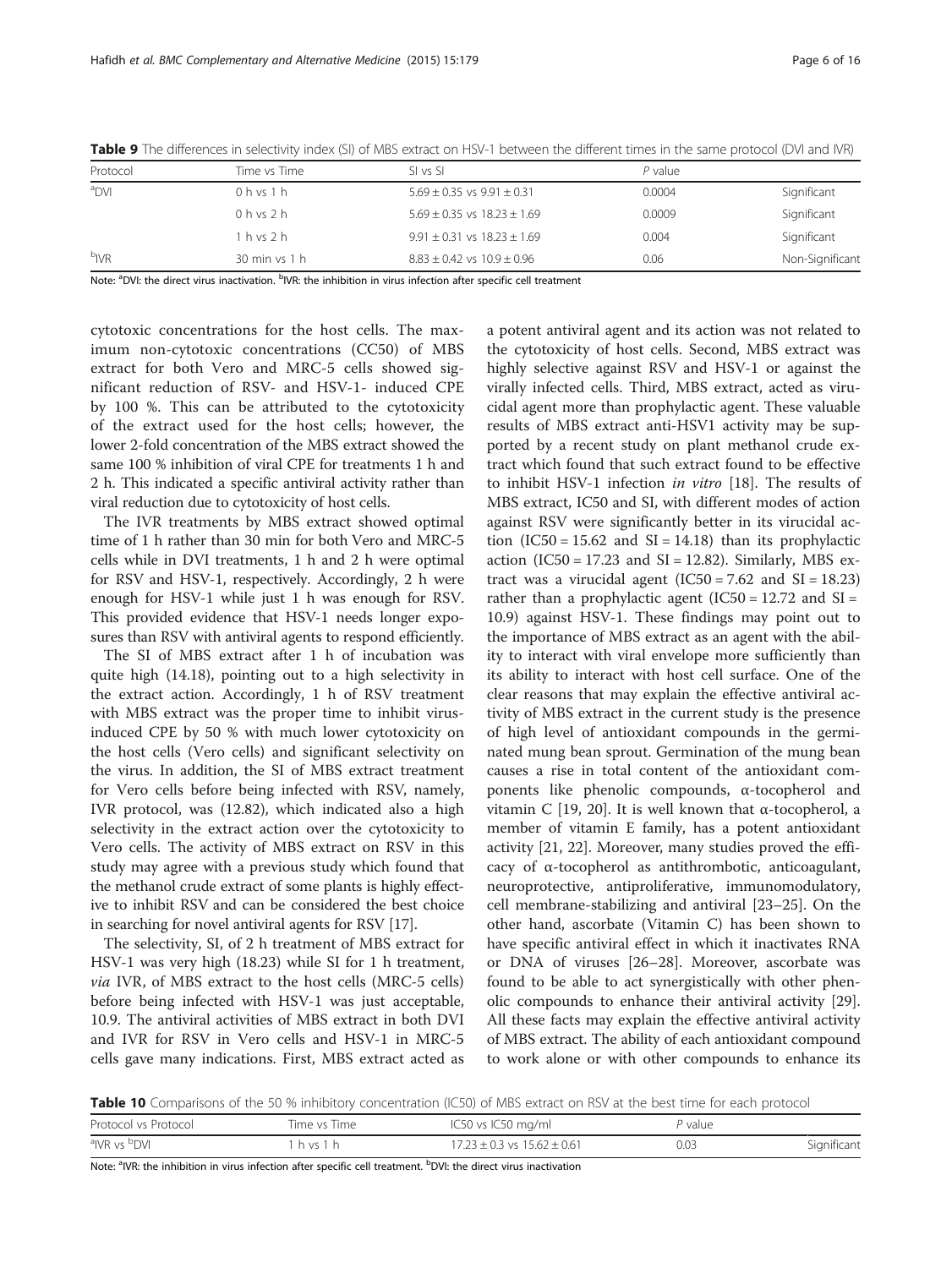|                  | thric for most catract and between that or most catact and the standard drug (moaving) |              |                                      |         |             |
|------------------|----------------------------------------------------------------------------------------|--------------|--------------------------------------|---------|-------------|
| Extract          | Protocol vs Protocol                                                                   | Time vs Time | SI vs SI                             | P value |             |
| <b>MBS</b>       | <sup>a</sup> IVR vs <sup>b</sup> DVI                                                   | $1h$ vs $1h$ | $12.82 \pm 0.23$ vs $14.18 \pm 0.54$ | 0.04    | Significant |
| MBS vs Ribavirin | <sup>a</sup> IVR vs <sup>a</sup> IVR                                                   | $1h$ vs $1h$ | $12.82 + 0.23$ vs $21.95 + 2.12$     | 0.006   | Significant |
| MBS vs Ribavirin | <b>NO</b> <sup>d</sup> 2V IVO <sup>d</sup>                                             | $1h$ vs $1h$ | $14.18 \pm 0.54$ vs $23.39 \pm 2.44$ | 0.01    | Significant |

<span id="page-6-0"></span>Table 11 Comparisons of the selectivity index (SI) of antiviral activity on RSV between prophylactic (IVR) and virucidal (DVI) at best time for MBS extract and between that of MBS extract and the standard drug (Ribavirin)

Note: <sup>a</sup>IVR: the inhibition in virus infection after specific cell treatment. <sup>b</sup>DVI: the direct virus inactivation

effect in the antiviral activity was well proven by some studies [\[23, 24, 26](#page-14-0)]. These studies suggested that the potent antioxidant activity that leads to antimicrobial activity is a result of a combination of different compounds having synergistic effect [[30](#page-14-0)].

The acute respiratory illness due to RSV is one of the most common causes of hospitalization in very young children worldwide and treatment remains supportive. Ribavirin is approved for the treatment of severe RSV disease; however, its effectiveness in improving outcomes is questionable [\[31](#page-14-0)–[33\]](#page-14-0). Additionally, the clinical treatment with Ribavirin requires high doses with significant side effects including thrombocytosis and severe anemia [[34, 35\]](#page-14-0). All these factors together raise the critical need for a new, safe, and effective antiviral agent to win the battle against RSV.

Despite the fact that MBS extract worked as a virucidal agent  $(SI = 14.18)$  more powerfully than as a prophylactic agent  $(SI = 12.82)$  against RSV, this activity was not better than the activity of Ribavirin. Both DVI and IVR antiviral activities of MBS extract showed significant differences from that of Ribavirin. Thus, MBS extract had effective virucidal activity against RSV (SI = 14.18) but it is still not much like the virucidal activity of Ribavirin (SI = 23.39). However, MBS extract might harbor some advantages over ribavarin such as safety, low cost, and its natural origin which together allow using MBS extract, and/or the underlying antiviral component, in higher doses and longer periods than ribavarin; this ultimately leads to equal or superior therapeutic values of MBS extract to that of ribavarin. For these reasons, the current trend of searching antimicrobial has moved to the natural products for the direct use of natural extracts or the use of the responsible antimicrobial component.

HSV-1 can establish latent infection in the nervous system and usually leads to life-threatening diseases in immunocompromised individuals upon reactivation [\[36](#page-14-0)]. Treatment with conventional nucleoside analogues such as Acyclovir is effective in most cases, but drug-resistance

may arise due to prolonged treatment in immunocompromised individuals [[37](#page-14-0)]. The recovery of the same Acyclovir-resistant virus during recurrent infections suggests that Acyclovir-resistant HSV-1 establishes latency and reactivates intermittently in highly risk individuals [[38](#page-14-0)]. Moreover, a well-known side effect of prolonged Acyclovir treatment is kidney nephrotoxicity [\[39](#page-14-0)]. Accordingly, it is conceived so far that the plants' derived anti-HSV1 drugs might be the only way that can solve these problems.

MBS extract showed higher virucidal than prophylactic activities against HSV-1. However, both activities were well evident. The virucidal activity against HSV-1 was high  $(SI = 18.23)$  and the prophylactic activity was fair enough to be considered effective  $(SI = 10.9)$  against HSV-1 infection. But the most interesting, there was no significant difference found between the prophylactic and the virucidal actions of MBS extract and that of the HSV-1 standard drug, Acyclovir. Accordingly, MBS extract could be used in the treatment and/or in the prophylaxis of HSV-1 against HSV-1 infection at comparable levels to that of Acyclovir.

MBS extract showed capability for killing HSV-1 and RSV viruses which is a sign for a prominent virucidal activity. In addition, it exerted antiviral prophylactic activity in both Vero cells and MRC-5 host cells against both RSV and HSV-1 viruses, respectively. Therefore, there was a need to elucidate part of the underlying mechanism(s) exerted by this extract on protecting virus-specific host cells against the infection and cytopathic effects of the tested viruses. For this goal, the induction for the synthesis of four cytokines known as actively engaged in the antiviral activity of mammalian cells against RNA and DNA viruses, namely IFNβ, IL-1, IL-6, and TNFα, was studied  $|40-47|$ .

Starting with the most prominent antiviral cytokine, IFNβ, this cytokine was remarkably induced by MBS extract in extract-pretreated HSV-1-infected MRC-5 cells. In addition, this extract induced IFNβ expression in non-infected cells treated with this extract. These

Table 12 Comparisons of the 50 % inhibitory concentration (IC50) of MBS extract on HSV-1 at the best time for each protocol

| Protocol vs Protocol                 | Time vs Time | IC50 vs IC50                        | P value |             |
|--------------------------------------|--------------|-------------------------------------|---------|-------------|
| <sup>a</sup> IVR vs <sup>b</sup> DVI | h vs Jh      | $12.72 \pm 1.12$ vs $7.62 \pm 0.71$ | 0.009   | Significant |

Note: <sup>a</sup>IVR: the inhibition in virus infection after specific cell treatment. <sup>b</sup>DVI: the direct virus inactivation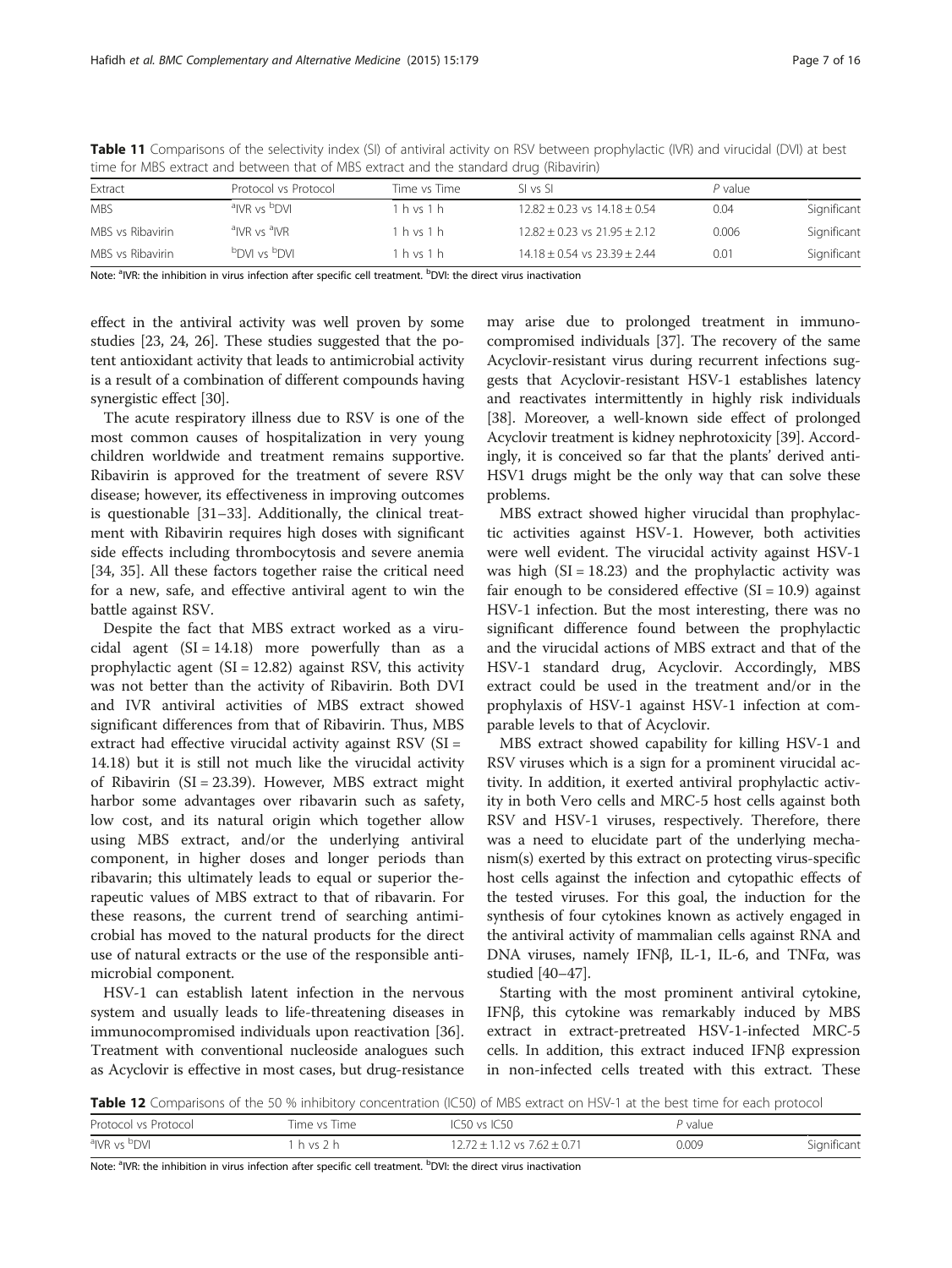| and the state and between and or most exact and the standard drug preserving |                                            |              |                                      |         |                 |  |  |
|------------------------------------------------------------------------------|--------------------------------------------|--------------|--------------------------------------|---------|-----------------|--|--|
| Extract                                                                      | Protocol vs Protocol                       | Time vs Time | SL vs SL                             | P value |                 |  |  |
| <b>MBS</b>                                                                   | <sup>a</sup> IVR vs <sup>b</sup> DVI       | 1 h vs 2 h   | $10.9 \pm 0.96$ vs $18.23 \pm 1.69$  | 0.009   | Significant     |  |  |
| MBS vs Acyclovir                                                             | <sup>a</sup> IVR vs <sup>a</sup> IVR       | $1h$ vs $1h$ | $10.9 \pm 0.96$ vs $15.04 \pm 1.9$   | 0.06    | Non-significant |  |  |
| MBS vs Acyclovir                                                             | <b>NO</b> <sup>d</sup> 2V IVO <sup>d</sup> | 2 h v s 2 h  | $18.23 \pm 1.69$ vs $22.56 \pm 1.11$ | 0.05    | Non-Significant |  |  |

<span id="page-7-0"></span>Table 13 Comparisons of the selectivity index (SI) of antiviral activity on HSV-1 between prophylactic (IVR) and virucidal (DVI) at best time for MBS extract and between that of MBS extract and the standard drug (Acyclovir)

Note: <sup>a</sup>IVR: the inhibition in virus infection after specific cell treatment. <sup>b</sup>DVI: the direct virus inactivation

findings provided evidence on the ability of MBS extract to charge human cells ready for any concurrent and subsequent viral infections. However, the interesting feature which was found here that MBS extract induced IFNβ in non-infected cells much lower than in infected cells. This feature adds privilege on using MBS extract or the antiviral components that will be isolated from it because these agents selectively induce IFNβ most highly in infected cells only. Therefore, using MBS extract might override the side effects of using interferons therapy which usually causes febrile reaction, headache, and unwanted systematic immune reactions [[48](#page-14-0), [49\]](#page-14-0).

For TNFα, this cytokine was recently found to be important antiviral as well as anticancer cytokine [\[41, 43, 50](#page-14-0)–[52](#page-14-0)]. MBS extract showed good inducing capacity for TNFα expression by MRC-5 cells. The highest level of TNFα induction by MBS extract was observed in treated-infected cells followed by treated cells, infected cells, and finally by control cells (non-treated non-infected cells). These findings granted clues on the ability of MBS extract to selectively induce higher levels of TNFα by human cells when these cells are being infected by viruses. Therefore, MRC-5 cells needed two signals for the expression of the maximum levels of TNFα; these signals came from the extracts' pretreatment and HSV-1 infection. Like the case of IFNβ, the relatively selective induction of TNFα expression in virally infected human cells pretreated with MBS extract can also override the systemic side effects for using synthetic TNF $\alpha$  products [[53](#page-14-0)]. Wei et al. found that TNF $\alpha$ levels, locally and systematically, increase significantly in mice with HSV-1 infection; moreover, after treatment with Acyclovir for HSV-1 infection, the level of TNFα was largely decreased [\[54\]](#page-14-0). This report revealed the pivotal role of TNFα in counteracting DNA viruses such as HSV-1. As a proof for the strong link between TNFα induction and viral infection, mainly by HSV-1, a previous study [[43](#page-14-0)] found that TNFα and IL-1 cytokines were produced largely by microglial cells during non-productive infection while other cytokines, including interferons, were not induced by such weak infective cycle. It was revealed that TNF induce multiple antiviral mechanisms, and to synergize with interferon (IFN)-gamma in promoting antiviral activities; and the antiviral activity of TNF is mediated via both TNF receptors, TNFR1 (p55) and TNFR2 (p75), in vivo [\[55](#page-14-0)]. Recently, it was found that the combination of TNFα and IFNβ induces a novel synergistic antiviral state that is highly distinct from that induced by either cytokine alone [\[56](#page-14-0)]. Hence, MBS extract is believed to exert a synergistic antiviral effect by inducing both TNFα and IFNβ cytokines.

Several reports proved the antiviral role of IL-1 and IL-6 in human and murine cells [\[43, 46, 47](#page-14-0), [57](#page-14-0)–[60\]](#page-14-0). The expression of IL-1 was highest in treated-infected cells, followed equally by treated cells alone and infected cells alone, and finally the control cells. For IL-6, the highest expression was in treated-infected cells, followed by treated cells, infected cells, and control cells. Like the case of TNFα and IFNβ, MBS extract induced the highest level of expression of IL-1 and IL-6 in HSV-1 infected cells already treated with the extract. Thus MBS extract showed selectivity in inducing all tested cytokines. This phenomenon points out to the possibility that TNFα, IFNβ, IL-1, and IL-6 are induced by MBS extract via the same mechanism(s). One of the proposed mechanisms to induce all these cytokines to create antiviral resistance is the induction of nuclear factor-kappa B (NF-kappa-B), transcriptional factor. Recent reports stated and proved the antiviral role of NF-kappa-B [[61](#page-14-0), [62\]](#page-14-0). Moreover, antiviral resistance against HSV-1 via TNFα was found to be attributed to NF-kappa-B [\[42\]](#page-14-0).

Table 14 The measured concentrations of antiviral cytokines in control, MBS extract treated, HSV-1 infected, and MBS extract treated & HSV-1 infected MRC-5 cells

| Cytokine    | Control cells<br>Mean $\pm$ 2SE (pg/ml) | Treated cells<br>Mean $\pm$ 2SE (pg/ml) | Infected cells<br>Mean $\pm$ 2SE (pg/ml) | Treated-infected cells<br>Mean $\pm$ 2SE (pg/ml) |
|-------------|-----------------------------------------|-----------------------------------------|------------------------------------------|--------------------------------------------------|
| $IFN\beta$  | $53.7 \pm 5.72$                         | $91.78 \pm 7.98$                        | $88.49 + 7.49$                           | $181.42 \pm 15.6$                                |
| $IL-1$      | $36.84 + 6.22$                          | $76.16 + 9.24$                          | $90.58 + 9.32$                           | $145.72 + 13.51$                                 |
| $IL-6$      | $58.11 \pm 3.85$                        | $115.24 + 10.1$                         | $75.92 + 11.54$                          | $190.31 \pm 10.6$                                |
| <b>TNFa</b> | $40.3 + 4.81$                           | $105.97 + 8.42$                         | $79.43 + 10.04$                          | $174.67 + 14.77$                                 |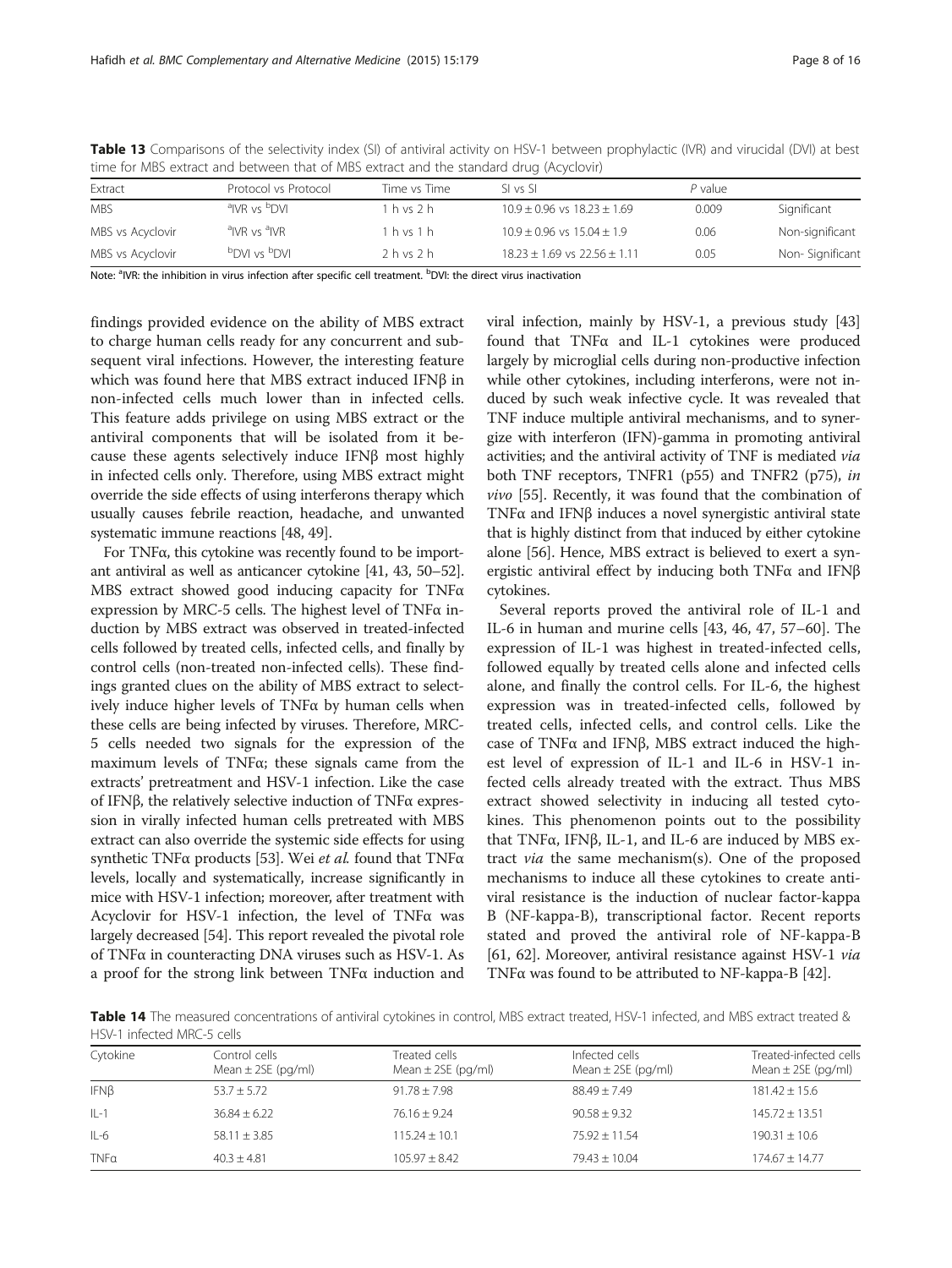## Conclusion

The primary antiviral assay revealed noticeable antiviral activities against RSV and HSV-1 by MBS extract. The SI reflected high selectivity and low cytotoxicity of MBS extract over RSV, Vero cells, HSV-1, and MRC-5, respectively. MBS extract was more effective as a virucidal agent than a prophylactic agent on RSV and HSV-1. Hence, MBS extract can be used in the treatment and in the prophylaxis against both HSV-1 and RSV infection with comparable levels to that of standard drugs but with much more safety. MBS extract revealed ability to create a highly inducible status in virally infected cells for the expression of high levels of IFNβ, TNFα, IL-1, and IL-6 cytokines which may explain in part its prophylactic activity. These cytokines proved to play essential and synergistic role in the antiviral resistance of human cells. Collectively, the importance of these results comes from their novelty. The effective anti-RSV and anti-HSV1 activities of MBS extract were significant. The findings of this study may open the gate wide to develop new antiviral agents from inexpensive and safe sources like mung bean sprout.

## Methods

## Preparation of the MBS extract

Fresh mung bean sprouts (MBS), devoid of any preservative antimicrobials, was purchased from local markets and were identified by the leader of the research team, namely Dr. Fatimah Abu Bakar. A voucher specimen of MBS has not been deposited in a publicly available herbarium as MBS used is that of the daily used produce. The mung bean sprouts were left to dry in dark area for

three days at room temperature 23-25 °C. After the dryness of sprouts, they were ground to powder. The ground powder was extracted 1:10 wt/v with 2.4 M HCl acidified methanol (Merck, Darmstadt, Germany) to extract all components of phenolic compounds, free and conjugated, [[63\]](#page-15-0); the ground powder was then soaked in dark area for three days at room temperature. The supernatant was collected after filtration and the fresh solvent was added to the plant material. The extraction procedure was repeated twice and the collected extract was evaporated to dryness under vacuum at 40 °C by using rotary evaporator. To remove the effect of the acidity from the crude extract, the crude extract was neutralized. The pH of MBS extract was adjusted to be neutral ranging from 6.8 to 7.0. The dried extract was stored at −18 °C in a desiccant form until further use.

## Preparation of the stock extract

The stock extract for MBS was prepared by redissolving in dimethyl sulfoxide (DMSO) 0.1 %, (BIO BASIC INC., NY, USA). This concentration was shown to be non toxic to cell culture [[64](#page-15-0)]. The dissolved suspension was centrifuged at 134 g for 10 min and filtrated by 0.22 μm Millipore filters (Nalgene, UK). The stock was stored at −20 °C until it further use. The concentration of the stock extract was determined as required.

## Specific cells propagation and cryopreservation

African green monkey kidney cells (Vero; ATCC CCL-81) were used to culture human respiratory syncytial virus (RSV strain A-2: ATCC VR-1540) and human herpes simplex virus type 1 (HSV-1 strain HF: ATCC VR-260) while human embryonic lung fibroblast cells (MRC-5; ATCC CCL-171) were used to culture human herpes simplex virus type 1 (HSV-1 strain HF: ATCC VR-260) only. Cells were propagated as monolayer at 37 °C under a humidified 5 %  $CO<sub>2</sub>$  atmosphere in Roswell Park Memorial Institute-1640 (RPMI-1640) culture medium w/L-glutamine (biowest, Florida, USA) supplemented with Fetal Bovine Serum (FBS) 10 %, (Sigma, Germany), 50 U/ml penicillin-streptomycin (biowest, Florida, USA), and 2.5 μg/ml amphotericin B (biowest, Florida, USA). Part of the cells were cryopreserved for future work in liquid nitrogen (−196 °C) after suspending them in RPMI-1640 cryospreserved medium supplemented with FBS 10 %, DMSO 20 %, 50 U/ml of penicillin-streptomycin, and 2.5 μg/ml amphotericin B.

## Virus propagation (RSV and HSV-1)

RSV and HSV-1 were propagated on 70-80 % and 90 % confluent Vero cell monolayer, respectively, in RPMI-1640 maintenance medium with 2 % FBS and antibiotics as described above. Viruses were stored at −80 °C until they were used again.

<span id="page-8-0"></span>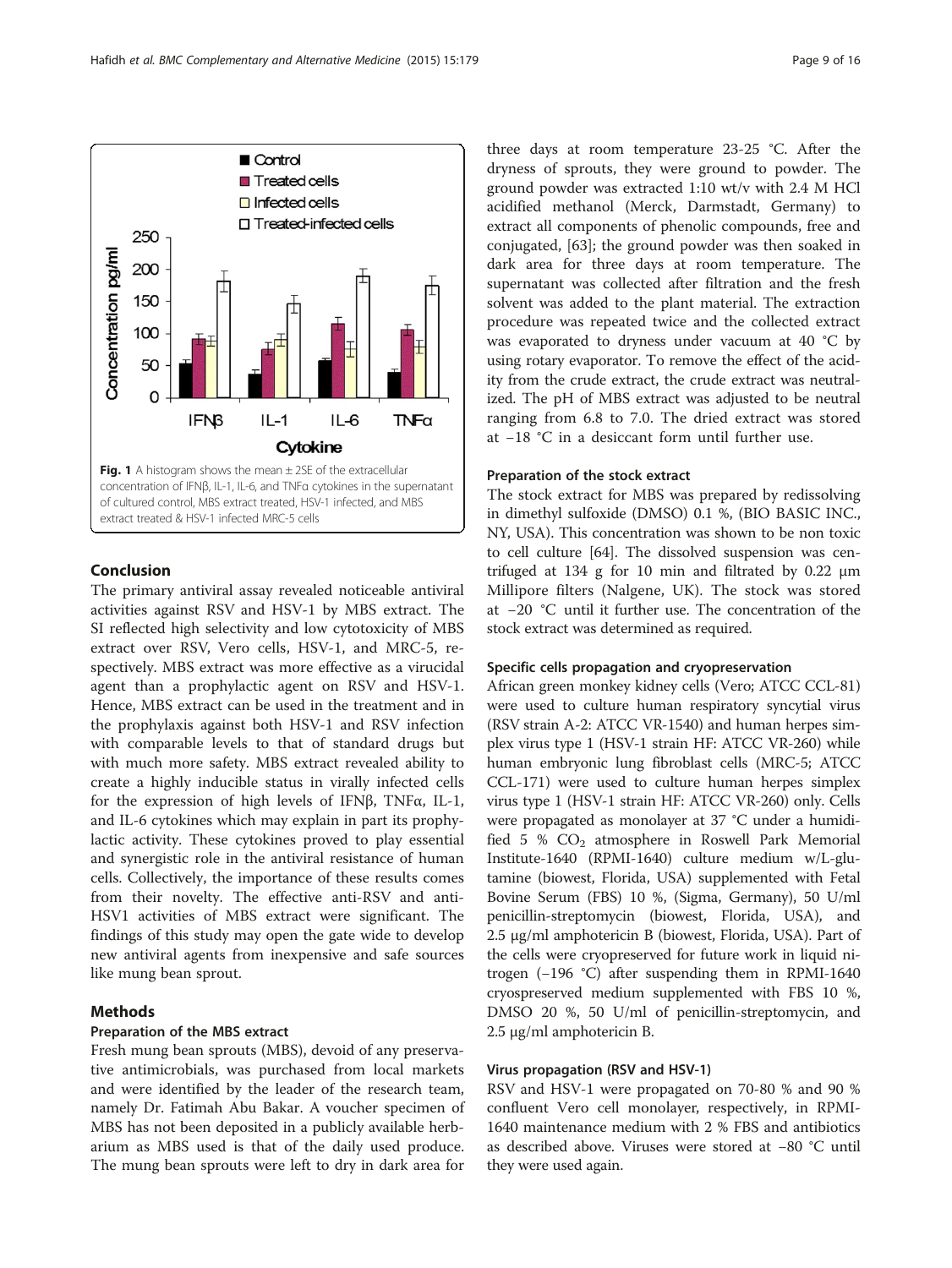#### RSV titration by endpoint titration technique

Vero cells of  $1 \times 10^5$  cell/well were grown in RPMI-1640 culture medium in 96-well flat-bottom tissue culture plates (Orange Scientific, Europe). After 24 h of incubation, the medium was removed and the monolayer cells were incubated for one and half hour at 37 °C with serial 10-fold diluted virus suspensions in phosphate buffer saline (PBS), (CALBIOCHEM, Darmstadt, Germany). After adsorption, the inoculum was removed and 200 μl/well RPMI-1640 maintenance medium with 2 % FBS were added. Negative Control wells represented Vero cells without virus. All plates were incubated at 37 °C in a humidified  $5\%$  CO<sub>2</sub> atmosphere and were observed daily for cytopathic effect (CPE). Estimation of the endpoints was made after 48 h. Titers were calculated as 50 % tissue culture infectious doses (TCID50)/ml, using the Reed and Muench method [\[65](#page-15-0)] to estimate endpoints. The titration was repeated for three times with four replicates for each virus dilution at each time.

#### HSV-1 titration by plaque assay

HSV-1 was titrated using plaque assay. For this purpose Vero cells of  $1 \times 10^5$  cell/well were grown in RPMI-1640 culture medium using 6-well tissue culture plates (Orange Scientific, Europe). After 24 h, the medium was removed and the monolayer cells were incubated with serial 10-fold diluted virus suspensions in PBS for 1 h at 37 °C. After removing the inoculum, the infected and non infected cells were overlaid with RPMI-1640 culture medium containing 0.5 % agarose type VII (Sigma, Steinheim, Germany). Negative control wells represented Vero cells without virus. After 48 h, the infected cells were fixed by 1 % formaldehyede (Sigma, Steinheim, Germany) for three days at room temperature. Afterwards, the agarose layer was removed and the infected cells were stained by 0.05 % neutral red (Sigma, Steinheim, Germany) for 2 h at room temperature. Plaques were counted and virus titers expressed as plaque forming units (PFU)/ml [[36,](#page-14-0) [66](#page-15-0)]. The titration was repeated for three times with two replicates for each virus dilution at each time.

#### Cytotoxicity assay

The cytotoxic activities of MBS extract and standard antiviral drugs on virus specific cells were evaluated using MTT assay. In this colorimetric assay, yellow MTT 3-[4,5-dimethylthiazol-2-yl]-2,-diphenyltetrazolium bromide, (CALBIOCHEM, Darmstadt, Germany) is reduced to purple formazan by live cells' mitochondrial enzymes [[67, 68\]](#page-15-0) and the color change can be quantified by measuring the absorbance at certain wavelength. After incubating the virus-specific cells with each extract or the standard drugs, 50 μl MTT (5 mg/ml) and 200 μl of RPMI-1640 culture medium were added to each well. The plates were incubated in a humidified 5 %  $CO<sub>2</sub>$ 

atmosphere for 4 h at 37 °C. Later, 200 μl/well DMSO was added to solublize the formazan crystal. The plates were shaked for 10 min and the absorbance was measured at 540 nm (reference 690 nm) using a 96-well plate ELISA reader (Sunrise Basic Tecan, Grödig, Austria). Each experiment was repeated for three times with four wells per dilution in each run. The 50 % cytotoxic concentration (CC50) was defined as the highest concentration that caused 50 % death or was cytotoxic to 50 % of virus-specific cells. Cytotoxicity was calculated using the following formula:

Cytotoxic % = 
$$
100 - [(ODt / ODc) \times 100]
$$

Where (ODt) indicates the optical density of the treated cells and (ODc) indicates the optical density of the negative control or the untreated cells [[15\]](#page-13-0).

## The cytotoxic effects of MBS extract on vero and MRC-5 cells

Vero cells were cultivated as  $1 \times 10^5$  cell/well in 96-well flat bottom tissue culture plates. MRC-5 cells were cultivated as  $3 \times 10^4$  cell/well in 96-well flat bottom tissue culture plates. After 24 h of incubation at 37 °C in a humidified 5 %  $CO<sub>2</sub>$  atmosphere, the monolayer cells were exposed to 2-fold serial dilutions of MBS extract in RPMI-1640 maintenance medium. Stock extract (600 mg/ml) was used in this assay. MBS serial dilutions ranged from 300 to 9.37 mg/ml. Each well contained 100 μl of extract dilution and 100 μl of RPMI-1640 maintenance medium. The negative control wells contained 100 μl of solvent (0.1 % DMSO) and 100 μl of RPMI-1640 maintenance medium. All the plates were incubated for another 24 h in the same conditions. Afterwards, the wells' contents were removed and replaced with 200 μl/well maintenance medium; then, plates were incubated for 48 h at the same conditions. The effects of the extract were monitored daily though microscopic examination.

## The cytotoxic effect of the standard drugs ribavirin and acyclovir

The cytotoxic activity of the RSV standard drug Ribavirin (Sigma, Steinheim, Germany) and the cytotoxic effect of the HSV-1 standard drug Acyclovir (Sigma, Steinheim, Germany) were determined in order to calculate the CC50 for these two standard drugs. Vero  $(1 \times 10^5 \text{ cell/well})$  and MRC-5 ( $3 \times 10^4$  cell/well) cells were cultured in 96-well flat bottom tissue culture plates with RPMI-1640 culture medium. After 24 h of incubation at 37 °C in humidified  $5\%$  CO<sub>2</sub>, all the wells' contents were removed and the cells were incubated with 2-fold serial dilutions of Ribavirin and Acyclovir prepared in RPMI-1640 maintenance medium with final volume of 200 μl/well. Negative control wells contained cells with maintenance medium (200 μl/well).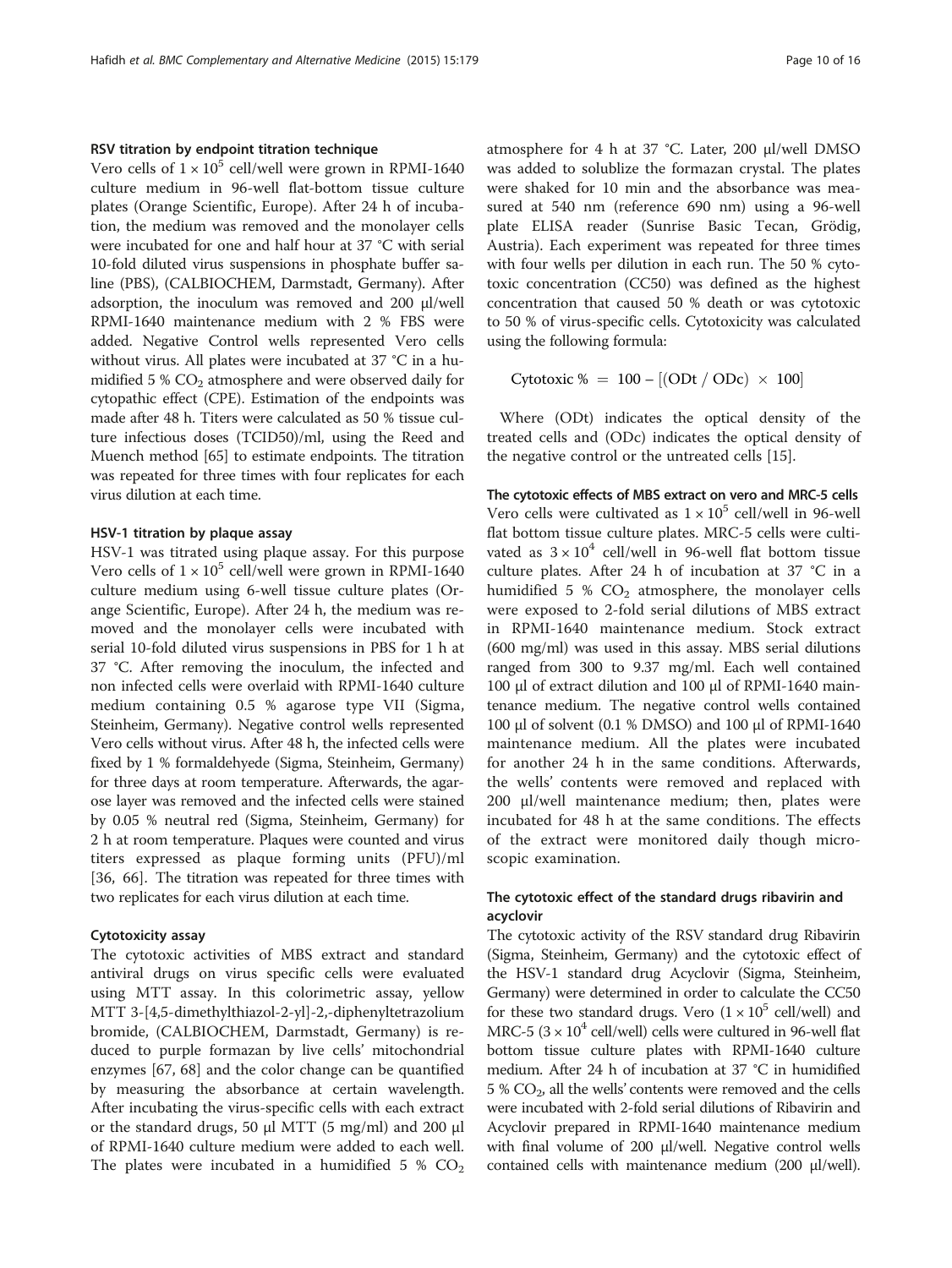All the plates were incubated for 24 h at the same conditions. The Ribavirin and Acyclovir stock solutions (1 mg/ml and 0.06 mg/ml, respectively) were prepared in PBS solution at serial dilutions ranged from 0.5 to 0.007 and 0.03 to 0.0005 mg/ml, respecitvely. After 24 h, the wells' contents were removed and replaced with 200 μl/well maintenance medium. The plates were incubated for another 48 h at the same conditions. The cells condition was microscopically checked daily.

#### Virus yield reduction assay

The antiviral activities of MBS extract on RSV and HSV-1 yields were evaluated to calculate the virus titer reduction factor (RF). RF represents the virus titer in the absence of a drug over the virus titer in the presence of a drug. RF  $\geq 10^3$  shows a strong antiviral activity, RF =  $10^2$ shows a moderate antiviral activity and  $RF = 10<sup>1</sup>$  shows slight antiviral activity [\[13, 14](#page-13-0)].

#### RSV and HSV-1 yield reduction assays

This experiment was performed according to the method described by [\[69\]](#page-15-0) with some modifications for RSV and by Suzutani and Behbahani and with some modifications [\[70, 71\]](#page-15-0) for HSV-1. For RSV, Vero cells were cultivated as  $1 \times 10^5$  cell/well in 96-well flat bottom culture plates in RPMI-1640 culture medium and for HSV-1, MRC-5 cells were cultivated as  $(3 \times 10^4 \text{ cell/well})$ in 96-well flat bottom culture plates in RPMI-1640 culture medium. After 24 h of incubation at 37 °C in a humidified 5 %  $CO<sub>2</sub>$  atmosphere, the medium was removed and the cell monolayer was exposed to 100 μl/well of RSV virus suspension in PBS of  $3.16 \times 10^3$  TCID50/ml for 1.30 h and in the case of HSV-1, the virus suspension was in PBS as  $5.01 \times 10^3$  PFU/ml for 1 h.

The virus suspension was removed and replaced with 200 μl/well of the extract non-cytotoxic 2-fold serial dilutions (100 μl/well) and RPMI-1640 maintenance medium (100 μl/well). Only 200 μl/well of RPMI-1640 maintenance medium was added to the positive and negative control wells. The positive control wells contained cells with virus without treatment. The negative control wells contained cells with maintenance medium only without virus and without treatment. For RSV, the stock extract of MBS used was 441.92 mg/ml at serial dilutions ranging from 220.96 to 13.81 mg/ml while, for HSV-1, the stock solution was 273.16 mg/ml at serial dilutions ranging from 136.58 to 8.53 mg/ml. All the plates were incubated in a humidified 5 %  $CO<sub>2</sub>$  atmosphere for 48 h (RSV) and 24 h (HSV-1) at 37 °C. Later, three steps of freezing at −80 °C and thawing at 37 °C were performed (10 min for each step). The cell monolayer was disrupted and transferred to 1.5 microtubes (Eppendrof, Hamberg, Germany); then it was centrifuged at 2150 g for 10 min. Two hundred microliters of RSV- infected Vero cells and 500 ul of HSV-1-infected MRC-5 cells treated with each MBS extract dilution were transferred to a second Vero cell monolayer already cultured in 24-well culture plates for RSV and 6-well culture plates for HSV-1 (Orange Scientific, Europe). Serial 2 fold dilutions of infected Vero cells from the primary plate were prepared in the secondary plates. Each well contained the infected Vero cells from the primary plate, which was exposed to certain extract dilution, plus RPMI-1640 maintenance medium with the final volume of 200 μl/well for RSV and 500 ul/well for HSV-1 except for the first well which contained the infected Vero cells from the primary plate without diluting RPMI-1640 medium. The virus suspensions from the positive control wells of primary plates were transferred to the positive control wells in the secondary plates. All of the plates were incubated for 1.30 h and 1 h for RSV and HSV-1 adsorption, respectively. Then, for RSV, all of the wells' contents were removed and replaced with 500 μl RPMI-1640 maintenance medium and incubated in a humidified 5 %  $CO<sub>2</sub>$  atmosphere for 48 h at 37 °C. The negative control wells contained cells without virus or the initial extract dilution. The primary and secondary plates' preparations were repeated three times with four replicates of the extract dilution. After 48 h the virus titer was estimated by endpoint titration method as TCID50/ml see section. For HSV-1, all the wells' contents were removed and the cells were overlaid with RPMI-1640 culture medium containing 0.5 % agarose type VII. The next steps were carried out as mentioned earlier in virus titration using plaque assay. The primary and secondary plates were repeated three times with four and two replicates to each extract dilution for the primary and secondary plates, respectively, in each run.

#### Virucidal activity assay

The virucidal activity assay determines the ability of MBS extract to directly inactivate the extracellular RSV and HSV-1. The viruses were incubated with the non toxic concentrations of extract for different time intervals. Then, the treated virus suspensions were transferred to a ready cell monolayer of virus specific cell line and incubated for 72 h. In other words, cultures were incubated until the wells containing infected cells with untreated virus (positive control) showed complete (100 %) cytopathic effect. In order to compare the antiviral activities of MBS extract with the antiviral activity of the standard drug, the same steps were repeated using the non-cytotoxic concentration of standard drug. The standard drugs were incubated with the viruses for a duration of time equal to that needed by the extracts to cause significant virucidal activity. The cytopathic reduction assay was estimated by recording the level of the virus-induced CPE after the incubation time and was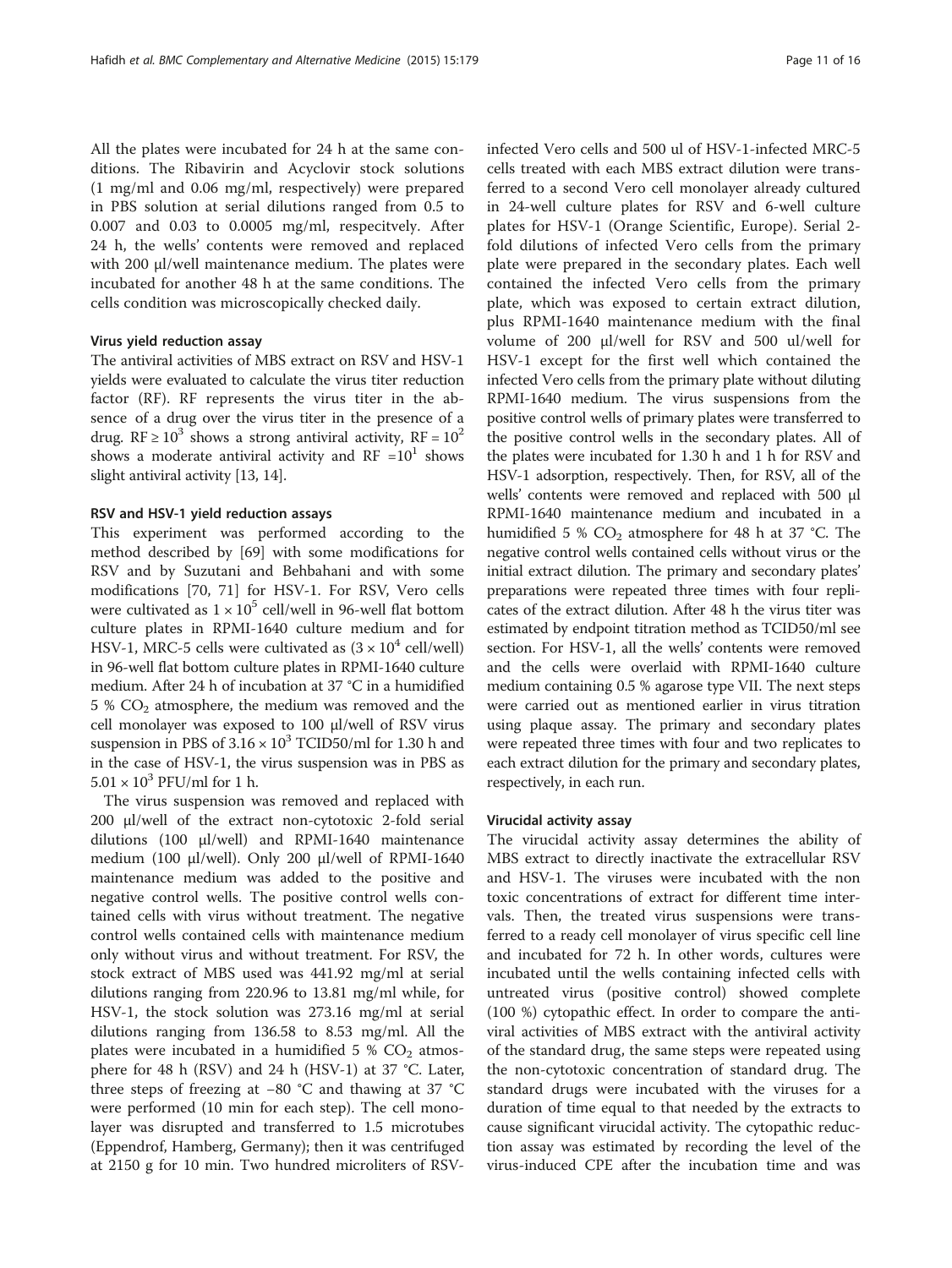recorded as CPE percentage in comparison with the positive and negative controls, as follows: (0 % CPE), (0-25 % CPE), (25-50 % CPE), (50-75 % CPE) and (75-100 % CPE), [[17](#page-14-0), [72\]](#page-15-0). The concentration that reduced 50 % of CPE with respect to control virus was estimated from the plots of the absorbance data obtained from MTT assay. Moreover, in order to confirm the MTT assay results, the monolayer was observed microscopically to estimate virus-induced CPE% as mentioned above [[73](#page-15-0)]. The concentration that reduced 50 % of CPE was also defined as 50 % inhibitory concentration (IC50). IC50 was determined as the lowest concentration of extract that caused 50 % inhibition of the virus-induced CPE. It was calculated using the following formula:

Inhibition  $\% = \left[ (\text{ODt} - \text{ODcv}) / (\text{ODcd} - \text{ODcv}) \times 100 \right]$ 

Where ODt is the test absorbance and ODcv and ODcd are the absorbance of control virus and control cell, respectively [\[74](#page-15-0)].

The selective index (SI), which is an important parameter to evaluate the antiviral activity, was calculated from the ratio CC50/IC50 [\[75\]](#page-15-0). The assay was repeated three times with four replicates for each test in each run.

#### Virucidal activity against RSV and HSV-1

The effects of non cytotoxic concentrations of MBS extract on the extracellular RSV and HSV-1 were investigated by incubating  $3.16 \times 10^3$  TCID50/ml of RSV and  $5.01 \times 10^3$  PFU/ml of HSV-1 suspensions in PBS with 2-fold serial dilutions of MBS extract. The MBS stock extract was 441.92 mg/ml for RSV and 273.16 mg/ml for HSV-1 at serial dilutions ranging from 220.96 to 13.81 mg/ml and 136.58 to 8.53 mg/ml, respectively. Using 1.5 ml microtubes, 150 μl of virus suspension were incubated with 150 μl of MBS extract serial dilution in RPMI-1640 maintenance medium. The tubes were incubated in humidified 5 %  $CO<sub>2</sub>$  at 37 °C for zero, 1, and 2 h. Ninety six-well flat bottom tissue culture plates with Vero cell monolayer  $(1 \times 10^5 \text{ cell/well})$ , for RSV, and with MRC-5 cell monolayer  $(3 \times 10^4 \text{ cell/well})$ , for HSV-1, were prepared in advance. The virus suspension with the extract serial dilutions of zero hour time of incubation was directly transferred to the ready tissue culture plates and incubated for 1.30 h to enable virus adsorption. The same procedure was carried out for other microtubes after 1 and 2 h time of incubation. After virus adsorption, the wells' contents were removed and replaced with 200 μl/well maintenance medium and incubated for 72 h at the same conditions. Then, two hundred microliters of maintenance medium were added to the negative control wells (cells without virus or treatment) and to the positive control wells (cells with virus and without treatment), [\[76](#page-15-0), [77](#page-15-0)].

The same procedure was repeated on Vero and MRC-5 cell monolayers using the RSV standard drug 'Ribavirin' and the HSV-1 standard drug 'Acyclovir' except for the following differences: the non cytotoxic 2-fold serial dilutions of Ribavarin and Acyclovir ranged from 2.28 to 0.018 mg/ml and 0.3516 to 0.0027 mg/ml prepared from stock solutions (4.56 mg/ml) and (0.7 mg/ml) in PBS, respectively. RSV was incubated with Ribavirin only for 1 h before the addition to Vero cell monolayer in 96-well flat bottom tissue culture plates while HSV-1 was incubated only for 2 h with Acyclovir before the addition to the ready MRC-5 cell monolayer in 96-well flat bottom tissue culture plates.

## Prophylactic activity assay

In order to evaluate the prophylactic activity of MBS extract on virus specific cells, non cytotoxic extract serial dilutions were incubated with the cells before the virus addition. In order to compare the prophylactic activities of MBS extract with the standard drug of each virus, the standard drugs were incubated with the cells only for duration of time needed by the extract to show significant prophylactic activity. The CPE% together with the concentration that inhibited 50 % of virus-induced CPE or the 50 % inhibitory concentration (IC50) and the (SI) were calculated as mentioned earlier. The assay was repeated three times with four replicates for each well.

## The prophylactic effects of the MBS extract on Pre-RSV-infection vero cell line and Pre-HSV-1 infection MRC-5 cell line

A monolayer of Vero cells  $(1 \times 10^5 \text{ cell/well})$  and MRC-5 cells  $(3 \times 10^4 \text{ cell/well})$  in 96-well flat bottom tissue culture plates were treated with 2-fold serial dilutions of MBS extract. The MBS stock extract was, for RSV, 441.92 mg/ml at serial dilutions from 220.96 to 13.81 mg/ml and, for HSV-1, 273.16 mg/ml at serial dilutions from 136.58 to 8.53 mg/ml. The plates were divided into two groups. The first group was incubated with the extract for 30 min and the second group was incubated with the extract for 1 h in humidified 5 %  $CO<sub>2</sub>$ incubator at 37 °C. All of the plates contained extract dilutions as well as RPMI-1640 maintenance medium with the final volume of 200 μl/well. The wells' contents were removed after the incubation time for each group and the RSV suspension of  $3.16 \times 10^3$  TCID50/ml and HSV-1 suspension  $5.01 \times 10^3$  PFU/ml in PBS were added to all the wells except for the negative control wells. The plates were incubated for 1.30 h at the same conditions. After the virus adsorption, the virus suspension was removed and replaced with 200 μl/well of maintenance medium. The positive control wells contained infected cells without treatment. Two hundred microliters of maintenance medium were added to the negative control wells (cells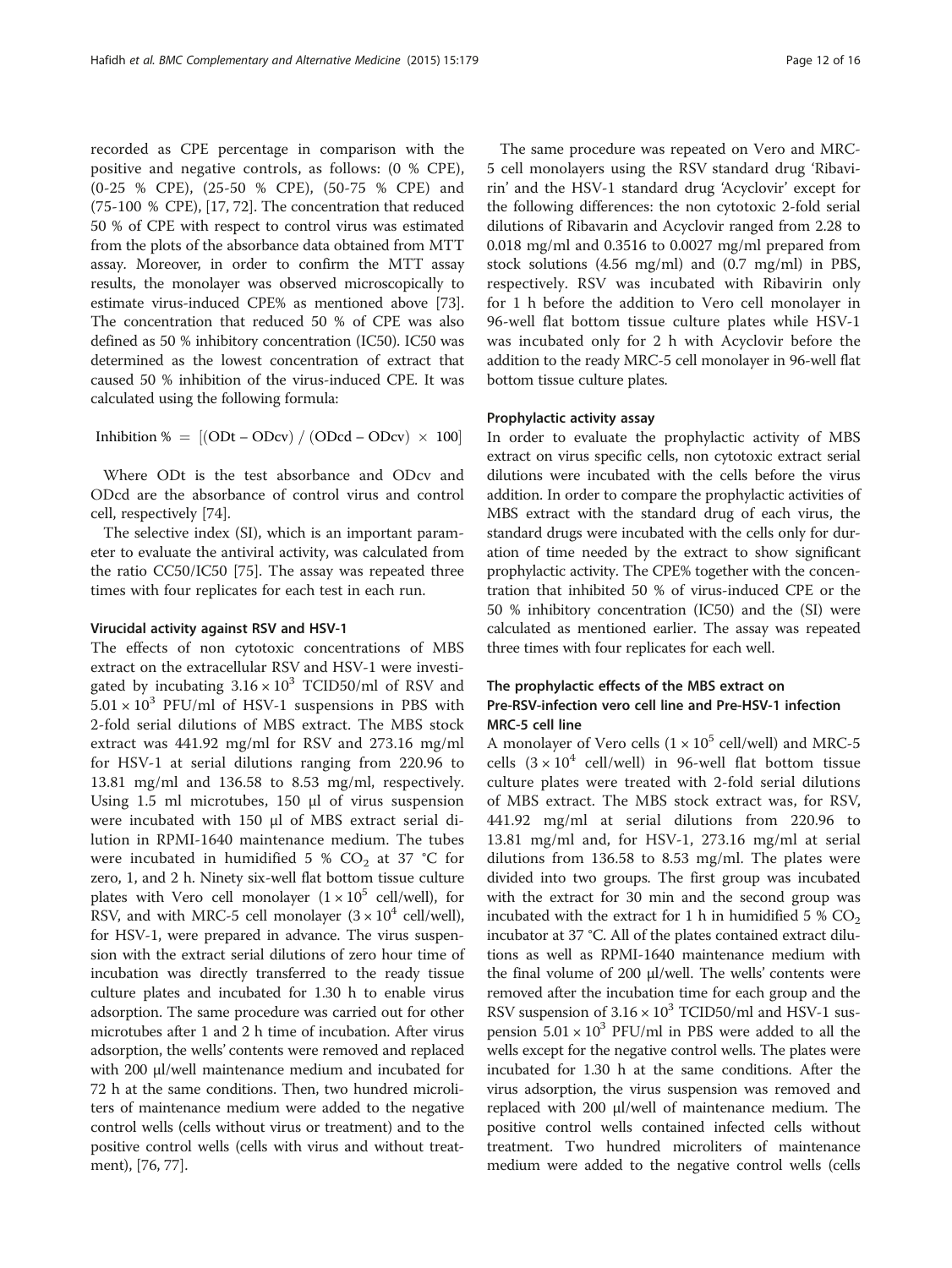without virus or treatment). All of the plates were incubated for 72 h at the same conditions [\[78, 79](#page-15-0)].

The prophylactic activity of the standard RSV drug 'Ribavirin' on Vero cell monolayer and the prophylactic activity of HSV-1 standard drug 'Acyclovir' on MRC-5 cell monolayer were evaluated using the same procedure described above except for the following differences: the non cytotoxic 2-fold serial dilutions of Ribavarin ranged from 2.28 to 0.018 mg/ml prepared from stock solution of 4.56 mg/ml in PBS while the non cytotoxic 2-fold serial dilutions ranged from 0.3516 to 0.0027 mg/ml prepared from stock solution of 0.7 mg/ml in PBS. The cells were incubated with Ribavirin for 1 h before the addition of RSV to the ready Vero cell monolayer in 96-well flat bottom tissue culture plates while the cells were incubated with Acyclovir for 1 h before the addition of HSV-1 to the ready MRC-5 cell monolayer in 96-well flat bottom tissue culture plates.

## Cytokine production by human embryonic fibroblast cell lines (MRC-5) in response to HSV-1 infection and extract's treatment

#### The preparation of MRC-5 cells supernatants

The level of antiviral cytokines, IFNβ, TNFα, IL-1, and IL-6, was investigated in four groups of MRC-5 cells. The first group was composed of extract-untreated and HSV-1-non-infected MRC-5 cells (the control cells); the second group was composed of HSV-1-infected cells without extract treatment (infected cells); the third group was composed of extract-treated cells without HSV-1 infection (treated cells); and the fourth group was composed of extract-pretreated and HSV-1-infected cells (treated-infected cells). A number of  $3 \times 10^4$  cell/well of MRC-5 cells were grown in RPMI-1640 cutlure medium in 96-well flat-bottom tissue culture plates in a humidified 5 %  $CO<sub>2</sub>$  atmosphere for 24 h at 37 °C. For the infected, treated, and treated-infected groups, the procedures used were the same to that described in section (3.2.9.2) for prophylaxis of MRC-5 cells against HSV-1 using the extracts' IC50 values of IVR protocols which are 12.72 mg/ml. MBS extract was incubated in triplicates with MRC-5 cells for the optimal time found earlier, namely 1 h. The final volume of wells was 200 μl/well. A triplicate of negative control wells contained cells with RPMI-1640 maintenance medium only with final volume of 200 μl/well. Afterwards, the supernatants from all the wells were removed and centrifuged at 1000 g for 10 min to be ready for the ELISA technique [[80](#page-15-0)].

#### Sandwich Enzyme-Linked Immunosorbent Assay (ELISA)

The concentration of antiviral cytokines in the supernatant of culture medium of MRC-5 cells was determined by sandwich ELISA. MRC-5 cell line was chosen because MRC-5 cells are human cells able to produce many human cytokines including the antiviral cytokines, TNFα, IFNβ, IL-1, and IL-6. On the other hand, Vero cell line which was used in the antiviral assays done earlier on RSV, was not used in measuring the antiviral cytokines because Vero cells are not of human origin and IFNβdeficient cells.

The measurement of human TNFα using immunometric assay (EIA) kits (Cayman, USA) was done according to the kit's instructions. In order to prepare the standard curve, the standard of TNFα was reconstituted in EIA buffer. The standard dilutions must be present in the same biological fluid "matrix" as that of the sample to accurately assay unpurified samples. The standard was diluted in the sample matrix (the IC50 of MBS extract in RPMI-1640 culture medium) excluded from the target cytokine, TNFα. The standard dilutions, in triplicates, were prepared as 2-fold serial dilutions ranged from 250 to 3.9 pg/ml in eight tubes of 15 ml capacity (Orange Scientific, Europe); the 8th tube containing only the sample matrix with zero concentration of the standard. One hundred microliters of the standard or the samples were added to the microtiter plate which was supplied with the kit. The microtiter plate was already coated with monoclonal antibodies specific for TNFα. The samples were assayed in triplicates. One hundred microliters of Acetylcholinesterase: TNFα Fab' conjugate were added to the wells of the standards and the samples. The plates were covered with plastic films and incubated overnight at 4 °C. The quantification of the conjugate was achieved by measuring its acetylcholinesterase activity with freshly prepared Ellman's reagent (acetylcholine and 5,5'-dithio-bis-(2 nitrobenzoic acid). All of the wells were rinsed 5–6 times with washing buffer after removing their contents. Two hundred microliters of Ellman's reagent were added to all of the wells. The plate was covered with plastic film and incubated for six hours at 25 °C in shaker incubator. Blank wells contained only Ellman's reagent added to the triplicate wells of the 8th standard (to subtract the color effect). Later, the absorbance (OD) was measured at 412 nm (reference 690 nm) using a 96-well plate ELISA reader. The samples' concentrations were determined by extrapolating OD values of TNFα to the generated linear standard curve (the average absorbance on the vertical axis versus the corresponding standard concentration on the horizontal axis).

For the measurement of the concentration of IFNβ, IL-1, and IL-6 in the supernatant of MRC-5 cell culture medium, an ELISA kit from (abcam, USA) was used. IFNβ, IL-1, and IL-6 standards were freshly prepared by reconstituting in the standard diluent buffer to give a stock concentration of 400 pg/ml. Two hundred microliters of this stock was added in triplicate to the already coated microtiter plates provided by the kit. Each plate was coated with monoclonal IFNβ, IL-1, or IL-6 specific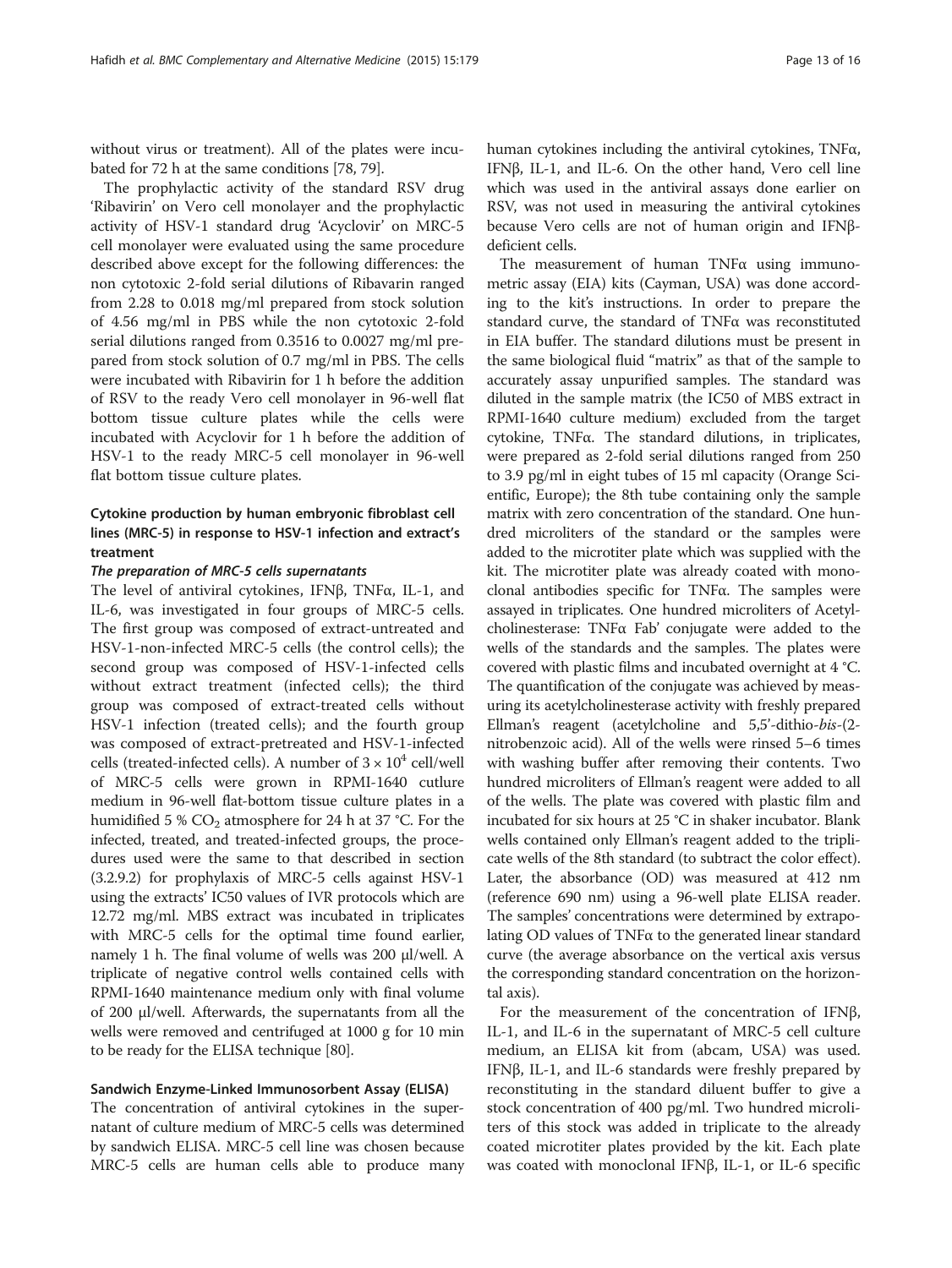<span id="page-13-0"></span>antibodies. From stock wells serial 2-fold dilutions, in triplicates, of IFNβ, IL-1, and IL-6 standards were prepared by diluting the standard in the sample matrix which composed of the IC50 of MBS extract in RPMI-1640 medium, excluded from the target cytokines. IFNβ, IL-1, and IL-6 standards' concentrations ranged from 400 to 12.5 pg/ml; and the last standard contained zero concentration of IFNβ, IL-1, and IL-6 standards in sample matrix. The prepared samples (100 μl/well) were added, in triplicates. Then, 50 μl of freshly prepared biotinylated anti- IFNβ, IL-1, or IL-6 antibodies, diluted in biotinylated antibody diluents, were added to all of the wells. The plates were covered with plastic films and incubated two hours at 25 °C. Later, all the wells' contents were removed and the wells were washed for two times with washing buffer. One hundred microliter of freshly prepared Streptavidin-horse radish peroxidase (Streptavidin-HP), diluted in HP diluent, were added to all wells. The plates were covered and incubated for 30 min at 25 °C. Two washes with washing buffer were done to rinse all the wells. One hundred microliters of freshly prepared substrate solution; chromogen TMB (5-thio-2-nitrobenzoic acid) were added to the wells and incubated in dark for 20 min. The reaction was terminated by adding  $H_2SO_4$ , a stopping reagent. The blanks, in triplicates, were composed of the substrate chromogen solution along with the stopping reagent added to the zero standard wells. A colored product was formed in proportion to the level of IFNβ, IL-1, and IL-6 cytokines in the tested supernatants. The absorbance was measured at 450 nm (reference 620 nm) by ELISA reader. The samples' concentrations were determined by extrapolating OD values of IFNβ, IL-1, or IL-6 samples to the generated linear standard curve.

## Data analysis

Data are presented as mean ± 2SE from three independent experiments. The selectivity index (SI) was determined by the ratio of CC50 to IC50. The effect of the tested MBS extract on the inhibition of viral replication was evaluated by SPSS software version (12.0.0.2). The statistically different effects of the extract on the inhibition of RSV or HSV-1 replication were compared with the control groups using the Student's t-test. Differences were considered significant at  $P < 0.05$ .

#### Abbreviations

MBS: Mung bean sprout; RSV: Respiratory syncytial virus; HSV-1: Herpes simplex virus-1; RF: Reduction factor; CPE: Cytopathic effect; MTT: Microculture tetrazolium assay; EPTT: End point titration technique; DVI: Direct Virus Inactivation; IVR: Inhibition of Virus Replication; CC50: Cytotoxic concentration 50; IC50: Inhibitory concentration 50; SI: Selective index; IFNβ: Interferon beta; IL-1: Interleukin 1; IL-6: Interleukin 6; TNFα: Tumor necrosis factor alpha.

#### Competing interests

The authors declare that they have no competing interests.

#### Authors' contributions

ASA, RRH and FAB designed the research. RRH, ASA, and FA did the methodology. FAB and ZS supervised the integrity of methodology and results. ASA, RRH, and FAB wrote the manuscript and did the statistical analysis. All authors read and approved the final manuscript.

#### Acknowledgements

This research was kindly funded by University Putra Malaysia. We would like to thank the virology laboratory staff at the Faculty of Medicine for their help and support.

#### Author details

<sup>1</sup>Department of Microbiology, College of Medicine, Baghdad University, Baghdad, Iraq. <sup>2</sup>Institute of Bioscience, University Putra Malaysia, Serdang 43400, Selangor, Malaysia. <sup>3</sup>Department of Microbiology, College of Medicine, Alnahrain University, PO Box 70030, Baghdad, Iraq. <sup>4</sup>Faculty of Food Science and Technology, University Putra Malaysia, Serdang 43400, Selangor, Malaysia. <sup>5</sup> Faculty of Health Sciences and Medicine, University Putra Malaysia, Serdang 43400, Selangor, Malaysia. <sup>6</sup>Department of Medical Microbiology Faculty of Medicine,, Hamadan University of Medical Sciences (HUMS), Hamadan, Ilam, Iran.

#### Received: 22 February 2015 Accepted: 21 May 2015 Published online: 11 June 2015

#### References

- 1. Tisdale M. Monitoring of viral susceptibility: new challenges with the development of influenza NA inhibitors. Rev Med Virol. 2000;10:45–55.
- 2. Castelo-Soccio L, Bernardin R, Stern J, Goldstein SA, Kovarik C. Successful treatment of Acyclovir-resistant herpes simplex virus with intralesional cidofovir. Arch Dermatol. 2010;146:124–6.
- 3. Reusser P. Herpesvirus resistance to antiviral drugs: a review of the mechanism, clinical importance and therapeutic options. J Hosp Infect. 1996;33:235–48.
- 4. Cox PA. Ethnopharmacology and the search for new drugs. Ciba Found Symp. 1990;154:40–7. discussion 47–55.
- 5. Chavez JH, Leal PC, Yunes RA, Nunes RJ, Barardi CR, Pinto AR, et al. Evaluation of antiviral activity of phenolic compounds and derivatives against rabies virus. Vet Microbiol. 2006;116:53–9.
- 6. Jassim SA, Naji MA. Novel antiviral agents: a medicinal plant perspective. J Appl Microbiol. 2003;95:412–27.
- 7. Prichard MN, Turk SR, Coleman LA, Engelhardt SL, Shipman Jr C, Drach JC. A microtiter virus yield reduction assay for the evaluation of antiviral compounds against human cytomegalovirus and herpes simplex virus. J Virol Methods. 1990;28:101–6.
- 8. Betancur-Galvis LA, Morales GE, Forero JE, Roldan J. Cytotoxic and antiviral activities of Colombian medicinal plant extracts of the Euphorbia genus. Mem Inst Oswaldo Cruz. 2002;97:541–6.
- 9. Harborne JB. Advances in flavonoid research since 1992. Phytochemistry. 2000;55:481–504.
- 10. Simonetti P, Gardana C, Pietta P. Plasma levels of caffeic acid and antioxidant status after red wine intake. J Agric Food Chem. 2001;49:5964–8.
- 11. Lin J, Opoku AR, Geheeb-Keller M, Hutchings AD, Terblanche SE, Jager AK, et al. Preliminary screening of some traditional zulu medicinal plants for anti-inflammatory and anti-microbial activities. J Ethnopharmacol. 1999;68:267–74.
- 12. McDougall GJ, Shpiro F, Dobson P, Smith P, Blake A, Stewart D. Different polyphenolic components of soft fruits inhibit alpha-amylase and alpha-glucosidase. J Agric Food Chem. 2005;53:2760–6.
- 13. Fritz D, Venturi CR, Cargnin S, Schripsema J, Roehe PM, Montanha JA, et al. Herpes virus inhibitory substances from Hypericum connatum Lam., a plant used in southern Brazil to treat oral lesions. J Ethnopharmacol. 2007;113:517–20.
- 14. Vlietinck AJ, Van Hoof L, Totte J, Lasure A, Vanden Berghe D, Rwangabo PC, et al. Screening of hundred Rwandese medicinal plants for antimicrobial and antiviral properties. J Ethnopharmacol. 1995;46:31–47.
- 15. Chiang LC, Chiang W, Chang MY, Ng LT, Lin CC. Antiviral activity of Plantago major extracts and related compounds in vitro. Antiviral Res. 2002;55:53–62.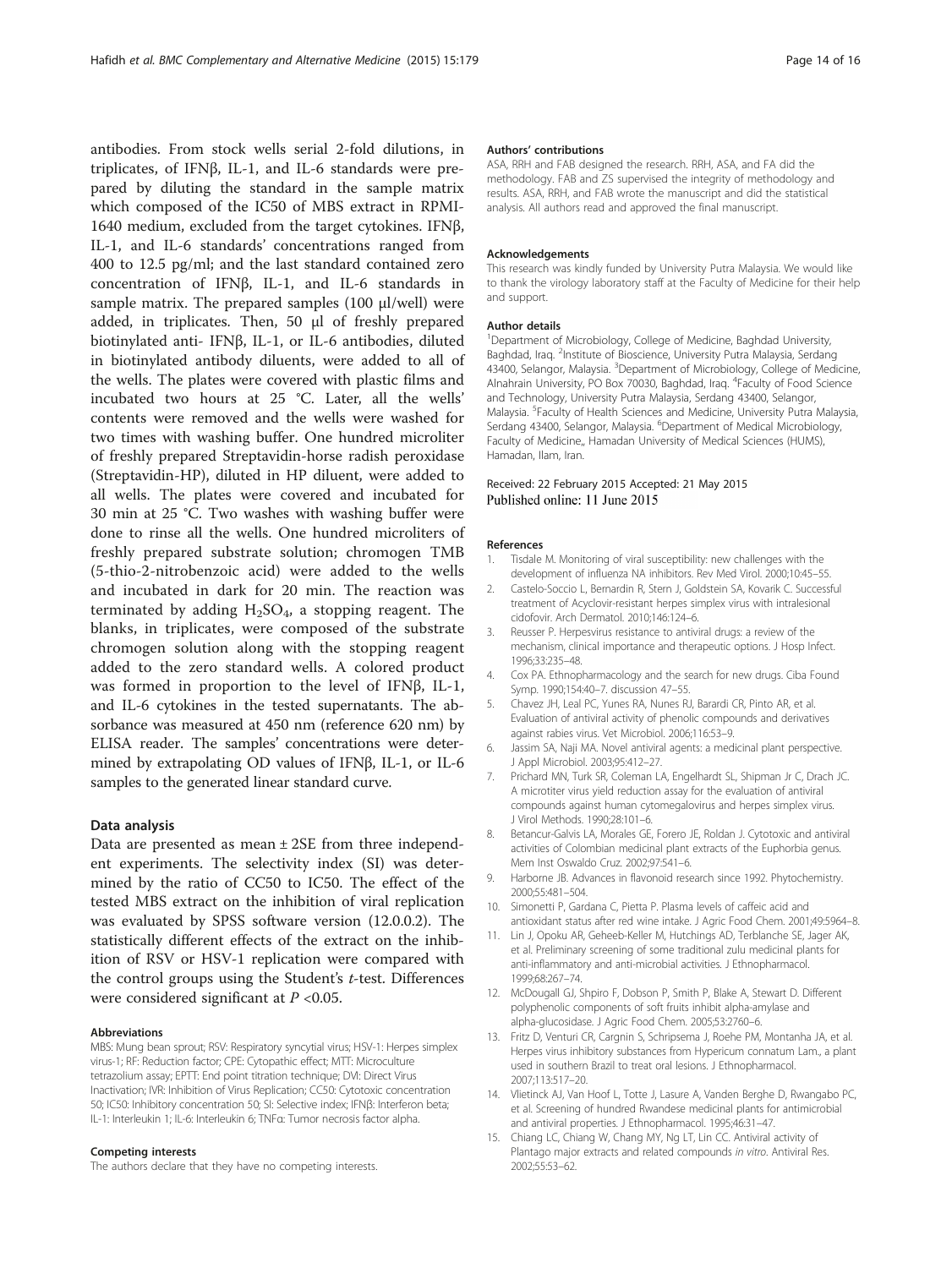- <span id="page-14-0"></span>17. Ho WS, Xue JY, Sun SS, Ooi VE, Li YL. Antiviral activity of daphnoretin isolated from Wikstroemia indica. Phytother Res. 2009;24:657-61
- 18. Lopez BS, Yamamoto M, Utsumi K, Aratsu C, Sakagami H. A clinical pilot study of lignin–ascorbic acid combination treatment of herpes simplex virus. In Vivo. 2009;23:1011–6.
- 19. Fernandez-Orozco R, Frias J, Zielinski H, Piskula MK, Kozlowska H, Vidal-Valverde C. Kinetic study of the antioxidant compounds and antioxidant capacity during germination of Vigna radiata cv. emmerald, Glycine max cv. jutro and Glycine max cv. merit. Food Chem. 2008;111:622–30.
- 20. Lee K-G, Shibamoto T. Antioxidant properties of aroma compounds isolated from soybeans and mung beans. J Agric Food Chem. 2000;48:4290–3.
- 21. Kayden HJ, Traber MG. Absorption, lipoprotein transport, and regulation of plasma concentrations of vitamin E in humans. J Lipid Res. 1993;34:343–58.
- 22. Ricciarelli R, Zingg JM, Azzi A. The 80th anniversary of vitamin E: beyond its antioxidant properties. Biol Chem. 2002;383:457–65.
- 23. Nagibina MV, Neifakh EA, Krylov VF, Braginskii DM, Kulagina MG. [The treatment of pneumonias in influenza using antioxidants]. Ter Arkh. 1996;68:33–5.
- 24. Pertseva NG, Ananenko AA, Malinovskaia VV, Klembovskii AI, Burova V, Meshkova EN, et al. [The effect of reaferon and alpha-tocopherol on lipid peroxidation in experimental influenza]. Vopr Virusol. 1995;40:59–62.
- 25. Lee E, Choi MK, Lee YJ, Ku JL, Kim KH, Choi JS, et al. Alpha-tocopheryl succinate, in contrast to alpha-tocopherol and alpha-tocopheryl acetate, inhibits prostaglandin E2 production in human lung epithelial cells. Carcinogenesis. 2006;27:2308–15.
- 26. Furuya A, Uozaki M, Yamasaki H, Arakawa T, Arita M, Koyama AH. Antiviral effects of ascorbic and dehydroascorbic acids in vitro. Int J Mol Med. 2008;22:541–5.
- 27. White LA, Freeman CY, Forrester BD, Chappell WA. In vitro effect of ascorbic acid on infectivity of herpesviruses and paramyxoviruses. J Clin Microbiol. 1986;24:527–31.
- 28. Harakeh S, Jariwalla RJ, Pauling L. Suppression of human immunodeficiency virus replication by ascorbate in chronically and acutely infected cells. Proc Natl Acad Sci U S A. 1990;87:7245–9.
- 29. Sakagami H, Amano S, Kikuchi H, Nakamura Y, Kuroshita R, Watanabe S, et al. Antiviral, antibacterial and vitamin C-synergized radical-scavenging activity of Sasa senanensis Rehder extract. In Vivo. 2008;22:471–6.
- 30. Hassimotto NM, Genovese MI, Lajolo FM. Antioxidant activity of dietary fruits, vegetables, and commercial frozen fruit pulps. J Agric Food Chem. 2005;53:2928–35.
- 31. Weisman LE. Respiratory syncytial virus (RSV) prevention and treatment: past, present, and future. Cardiovasc Hematol Agents Med Chem. 2009;7:223–33.
- 32. Empey KM, Peebles Jr RS, Kolls JK. Pharmacologic advances in the treatment and prevention of respiratory syncytial virus. Clin Infect Dis. 2010;50:1258–67.
- 33. Faber TE, Kimpen JL, Bont LJ. Respiratory syncytial virus bronchiolitis: prevention and treatment. Expert Opin Pharmacother. 2008;9:2451–8.
- 34. McKee Jr KT, Huggins JW, Trahan CJ, Mahlandt BG. Ribavirin prophylaxis and therapy for experimental argentine hemorrhagic fever. Antimicrob Agents Chemother. 1988;32:1304–9.
- 35. Crotty S, Cameron C, Andino R. Ribavirin's antiviral mechanism of action: lethal mutagenesis? J Mol Med. 2002;80:86–95.
- 36. Su CT, Hsu JT, Hsieh HP, Lin PH, Chen TC, Kao CL, et al. Anti-HSV activity of digitoxin and its possible mechanisms. Antiviral Res. 2008;79:62–70.
- 37. Holzinger D, Kuhn J, Ehlert K, Groll AH. HSV-1 viremia as a potential cause of febrile neutropenia in an immunocompromised child. J Pediatr Hematol Oncol. 2010;32:e19–21.
- 38. Duan R, de Vries RD, van Dun JM, van Loenen FB, Osterhaus AD, Remeijer L, et al. Acyclovir susceptibility and genetic characteristics of sequential herpes simplex virus type 1 corneal isolates from patients with recurrent herpetic keratitis. J Infect Dis. 2009;200:1402–14.
- 39. Sodhi PK, Ratan SK. A case of chronic renal dysfunction following treatment with oral Acyclovir. Scand J Infect Dis. 2003;35:770–2.
- 40. Boo KH, Yang JS. Intrinsic cellular defenses against virus infection by antiviral type I interferon. Yonsei Med J. 2010;51:9–17.
- 41. Lundberg P, Welander PV, Edwards 3rd CK, van Rooijen N, Cantin E. Tumor necrosis factor (TNF) protects resistant C57BL/6 mice against herpes simplex

virus-induced encephalitis independently of signaling via TNF receptor 1 or 2. J Virol. 2007;81:1451–60.

- 42. Paludan SR, Ellermann-Eriksen S, Kruys V, Mogensen SC. Expression of TNF-alpha by herpes simplex virus-infected macrophages is regulated by a dual mechanism: transcriptional regulation by NF-kappa B and activating transcription factor 2/Jun and translational regulation through the AU-rich region of the 3' untranslated region. J Immunol. 2001;167:2202–8.
- 43. Lokensgard JR, Hu S, Sheng W, van Oijen M, Cox D, Cheeran MC, et al. Robust expression of TNF-alpha, IL-1beta, RANTES, and IP-10 by human microglial cells during nonproductive infection with herpes simplex virus. J Neurovirol. 2001;7:208–19.
- 44. Ben Hur T, Rosenthal J, Itzik A, Weidenfeld J. Adrenocortical activation by herpes virus: involvement of IL-1 beta and central noradrenergic system. Neuroreport. 1996;7:927–31.
- 45. Matta H, Chaudhary PM. Activation of alternative NF-kappa B pathway by human herpes virus 8-encoded Fas-associated death domain-like IL-1 beta-converting enzyme inhibitory protein (vFLIP). Proc Natl Acad Sci U S A. 2004;101:9399–404.
- 46. LeBlanc RA, Pesnicak L, Cabral ES, Godleski M, Straus SE. Lack of interleukin-6 (IL-6) enhances susceptibility to infection but does not alter latency or reactivation of herpes simplex virus type 1 in IL-6 knockout mice. J Virol. 1999;73:8145–51.
- 47. Wickham S, Ash J, Lane TE, Carr DJ. Consequences of CXCL10 and IL-6 induction by the murine IFN-alpha1 transgene in ocular herpes simplex virus type 1 infection. Immunol Res. 2004;30:191–200.
- 48. Obolonczyk L, Siekierska-Hellmann M, Sworczak K. [Side effects during interferon-alpha therapy of hepatitis C with special consideration of thyroid dysfunction]. Postepy Hig Med Dosw (Online). 2008;62:309–21.
- 49. Sleijfer S, Bannink M, Van Gool AR, Kruit WH, Stoter G. Side effects of interferon-alpha therapy. Pharm World Sci. 2005;27:423–31.
- 50. La S, Kim E, Kwon B. In vivo ligation of glucocorticoid-induced TNF receptor enhances the T-cell immunity to herpes simplex virus type 1. Exp Mol Med. 2005;37:193–8.
- 51. Morel Y, de Colella JM S, Harrop J, Deen KC, Holmes SD, Wattam TA, et al. Reciprocal expression of the TNF family receptor herpes virus entry mediator and its ligand LIGHT on activated T cells: LIGHT down-regulates its own receptor. J Immunol. 2000;165:4397–404.
- 52. Jacquemin G, Shirley S, Micheau O. Combining naturally occurring polyphenols with TNF-related apoptosis-inducing ligand: a promising approach to kill resistant cancer cells? Cell Mol Life Sci. 2010;67:3115–30.
- 53. Antoni C, Braun J. Side effects of anti-TNF therapy: current knowledge. Clin Exp Rheumatol. 2002;20:S152–7.
- 54. Wei G, Zhang M, Mei Y, Dong J. Expression of cytokines IL-2, IL-10 and TNF-alpha in mice with herpes simplex viral encephalitis. J Huazhong Univ Sci Technolog Med Sci. 2006;26:308–10.
- 55. Ruby J, Bluethmann H, Peschon JJ. Antiviral activity of tumor necrosis factor (TNF) is mediated via p55 and p75 TNF receptors. J Exp Med. 1997;186:1591–6.
- 56. Bartee E, Mohamed MR, Lopez MC, Baker HV, McFadden G. The addition of tumor necrosis factor plus beta interferon induces a novel synergistic antiviral state against poxviruses in primary human fibroblasts. J Virol. 2009;83:498–511.
- 57. Fitzgerald KA. Integr-ating IL-1 alpha in antiviral host defenses. Immunity. 2009;31:7–9.
- 58. Schijns VE, Claassen IJ, Vermeulen AA, Horzinek MC, Osterhaus AD. Modulation of antiviral immune responses by exogenous cytokines: effects of tumour necrosis factor-alpha, interleukin-1 alpha, interleukin-2 and interferon-gamma on the immunogenicity of an inactivated rabies vaccine. J Gen Virol. 1994;75:55–63.
- 59. Kayamuro H, Yoshioka Y, Abe Y, Arita S, Katayama K, Nomura T, et al. Interleukin-1 Family Cytokines as Mucosal Vaccine Adjuvants for Induction of Protective Immunity against Influenza Virus. J Virol. 2010;84:12703–12.
- 60. Thompson AJ, Colledge D, Rodgers S, Wilson R, Revill P, Desmond P, et al. Stimulation of the interleukin-1 receptor and Toll-like receptor 2 inhibits hepatitis B virus replication in hepatoma cell lines in vitro. Antivir Ther. 2009;14:797–808.
- 61. Clarke P, Debiasi RL, Meintzer SM, Robinson BA, Tyler KL. Inhibition of NF-kappa B activity and cFLIP expression contribute to viral-induced apoptosis. Apoptosis. 2005;10:513–24.
- 62. Unterstab G, Ludwig S, Anton A, Planz O, Dauber B, Krappmann D, et al. Viral targeting of the interferon-{beta}-inducing Traf family